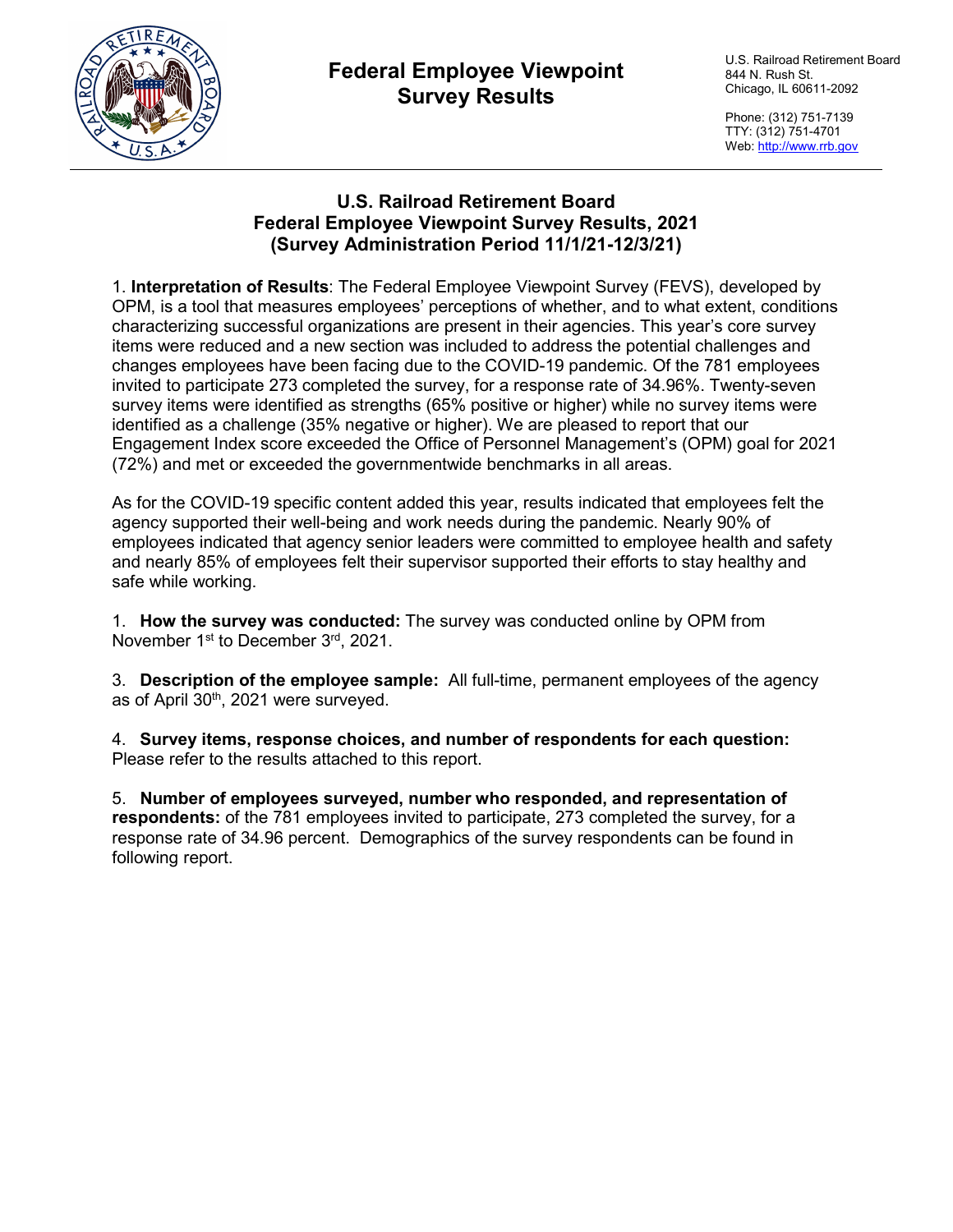| Item           | <b>Item Text</b>                                                                                            | Response<br><b>Type</b> | <b>Percent</b><br><b>Positive</b> | <b>Strongly</b><br>Agree/<br><b>Very</b><br>Good/<br><b>Very</b><br><b>Satisfied</b><br>% | Agree/<br>Good/<br><b>Satisfied</b><br>% | <b>Neither</b><br><b>Agree nor</b><br>Disagree/<br><b>Fair/Neither</b><br><b>Satisfied nor</b><br><b>Dissatisfied</b><br>% | Disagree/<br>Poor/<br><b>Dissatisfied</b><br>$\frac{96}{6}$ | <b>Strongly</b><br>Disagree/<br>Very Poor/<br><b>Very</b><br><b>Dissatisfied</b><br>% | <b>Percent</b><br><b>Negative</b> | <b>Strongly</b><br>Agree/<br><b>Very</b><br>Good/<br><b>Very</b><br><b>Satisfied</b><br>N | Agree/<br>Good/<br><b>Satisfied</b><br>N | <b>Neither</b><br><b>Agree nor</b><br>Disagree/<br>Fair/<br><b>Neither</b><br><b>Satisfied</b><br>nor<br><b>Dissatisfied</b><br>N | Disagree/<br>Poor/<br>Dissatisfied<br><b>N</b> | <b>Strongly</b><br>Disagree/<br><b>Very Poor/</b><br><b>Very</b><br><b>Dissatisfied</b><br>$\mathbb{N}$ | Item<br><b>Response</b><br>Total**<br>N | <b>Do Not</b><br>Know/<br><b>No Basis</b><br>to Judge<br>N |
|----------------|-------------------------------------------------------------------------------------------------------------|-------------------------|-----------------------------------|-------------------------------------------------------------------------------------------|------------------------------------------|----------------------------------------------------------------------------------------------------------------------------|-------------------------------------------------------------|---------------------------------------------------------------------------------------|-----------------------------------|-------------------------------------------------------------------------------------------|------------------------------------------|-----------------------------------------------------------------------------------------------------------------------------------|------------------------------------------------|---------------------------------------------------------------------------------------------------------|-----------------------------------------|------------------------------------------------------------|
| 1              | *I am given a real opportunity to improve my<br>skills in my organization.                                  | Agree-disagree          |                                   |                                                                                           | 40.4%                                    |                                                                                                                            |                                                             | 6.1%                                                                                  |                                   |                                                                                           |                                          |                                                                                                                                   |                                                |                                                                                                         |                                         |                                                            |
| 2              | I feel encouraged to come up with new and better Agree-disagree<br>ways of doing things.                    |                         | 62.9%<br>58.8%                    | 22.5%<br>26.6%                                                                            | 32.2%                                    | 15.5%<br>16.2%                                                                                                             | 15.5%<br>14.9%                                              | 10.1%                                                                                 | 21.7%<br>24.9%                    | 65<br>76                                                                                  | 112<br>89                                | 41<br>41                                                                                                                          | 39<br>39                                       | 16<br>27                                                                                                | 273<br>272                              | N/A<br>N/A                                                 |
| 3              | My work gives me a feeling of personal<br>accomplishment.                                                   | Agree-disagree          | 71.0%                             | 32.0%                                                                                     | 39.0%                                    | 14.1%                                                                                                                      | 10.7%                                                       | 4.2%                                                                                  | 14.9%                             | 89                                                                                        | 106                                      | 36                                                                                                                                | 27                                             | 11                                                                                                      | 269                                     | N/A                                                        |
| $\overline{4}$ | I know what is expected of me on the job.                                                                   | Agree-disagree          |                                   |                                                                                           |                                          |                                                                                                                            | 5.0%                                                        | 2.1%                                                                                  |                                   |                                                                                           |                                          |                                                                                                                                   |                                                |                                                                                                         |                                         |                                                            |
| 5              | *My workload is reasonable.                                                                                 | Agree-disagree          | 82.5%                             | 34.7%                                                                                     | 47.8%                                    | 10.4%                                                                                                                      |                                                             |                                                                                       | 7.1%                              | 97                                                                                        | 126                                      | 27                                                                                                                                | 17                                             | -61                                                                                                     | 273                                     | N/A                                                        |
|                | *My talents are used well in the workplace.                                                                 |                         | 55.1%                             | 13.7%                                                                                     | 41.4%                                    | 12.2%                                                                                                                      | 19.4%                                                       | 13.3%                                                                                 | 32.7%                             | 39                                                                                        | 114                                      | 32                                                                                                                                | 53                                             | 34                                                                                                      | 272                                     | $\mathbf{1}$                                               |
| 6              |                                                                                                             | Agree-disagree          | 61.1%                             | 21.0%                                                                                     | 40.1%                                    | 15.9%                                                                                                                      | 12.0%                                                       | 11.1%                                                                                 | 23.0%                             | 58                                                                                        | 108                                      | 39                                                                                                                                | 34                                             | 25                                                                                                      | 264                                     | $\overline{2}$                                             |
| $\overline{7}$ | *I know how my work relates to the agency's<br>goals.                                                       | Agree-disagree          | 88.1%                             | 42.5%                                                                                     | 45.6%                                    | 5.6%                                                                                                                       | 5.1%                                                        | 1.2%                                                                                  | 6.3%                              | 116                                                                                       | 118                                      | 15                                                                                                                                | 15                                             | 3                                                                                                       | 267                                     |                                                            |
| 8              | *I can disclose a suspected violation of any law,<br>rule or regulation without fear of reprisal.           | Agree-disagree          |                                   |                                                                                           |                                          |                                                                                                                            |                                                             |                                                                                       |                                   |                                                                                           |                                          |                                                                                                                                   |                                                |                                                                                                         |                                         |                                                            |
| 9              | *The people I work with cooperate to get the job Agree-disagree                                             |                         | 69.6%                             | 31.7%                                                                                     | 37.8%                                    | 19.9%                                                                                                                      | 4.0%                                                        | 6.6%                                                                                  | 10.6%                             | 89                                                                                        | 97                                       | 44                                                                                                                                | 12                                             | 16                                                                                                      | 258                                     | 15                                                         |
| 10             | done.<br>In my work unit, steps are taken to deal with a                                                    | Agree-disagree          | 83.7%                             | 38.2%                                                                                     | 45.6%                                    | 8.3%                                                                                                                       | 5.9%                                                        | 2.0%                                                                                  | 7.9%                              | 111                                                                                       | 116                                      | 23                                                                                                                                | 16                                             | 6                                                                                                       | 272                                     | N/A                                                        |
|                | poor performer who cannot or will not improve.                                                              |                         | 47.8%                             | 11.6%                                                                                     | 36.3%                                    | 28.4%                                                                                                                      | 13.2%                                                       | 10.6%                                                                                 | 23.8%                             | 28                                                                                        | 82                                       | 68                                                                                                                                | 31                                             | 25                                                                                                      | 234                                     | 39                                                         |
| 12             | *In my work unit, differences in performance are Agree-disagree<br>recognized in a meaningful way.          |                         |                                   |                                                                                           |                                          |                                                                                                                            |                                                             |                                                                                       |                                   |                                                                                           |                                          |                                                                                                                                   |                                                |                                                                                                         |                                         |                                                            |
|                |                                                                                                             |                         | 45.0%                             | 15.6%                                                                                     | 29.4%                                    | 28.5%                                                                                                                      | 13.9%                                                       | 12.6%                                                                                 | 26.5%                             | 39                                                                                        | 68                                       | 64                                                                                                                                | 31                                             | 31                                                                                                      | 233                                     | 39                                                         |
| 13             | *My work unit has the job-relevant knowledge<br>and skills necessary to accomplish organizational<br>goals. | Agree-disagree          |                                   |                                                                                           |                                          |                                                                                                                            |                                                             |                                                                                       |                                   |                                                                                           |                                          |                                                                                                                                   |                                                |                                                                                                         |                                         |                                                            |
| 14             | Employees in my work unit meet the needs of our Always-never                                                |                         | 77.4%                             | 26.2%                                                                                     | 51.2%                                    | 15.8%                                                                                                                      | 4.0%                                                        | 2.7%                                                                                  | 6.8%                              | 73                                                                                        | 132                                      | 42                                                                                                                                | 12                                             |                                                                                                         | 266                                     | 6                                                          |
|                | customers.                                                                                                  |                         | 88.1%                             | 40.5%                                                                                     | 47.6%                                    | 10.4%                                                                                                                      | 1.1%                                                        | 0.4%                                                                                  | 1.5%                              | 105                                                                                       | 122                                      | 27                                                                                                                                |                                                |                                                                                                         | 257                                     | 15                                                         |
| 15             | Employees in my work unit contribute positively<br>to my agency's performance.                              | Always-never            | 88.3%                             | 46.1%                                                                                     | 42.2%                                    | 8.0%                                                                                                                       | 2.9%                                                        | 0.9%                                                                                  | 3.7%                              | 117                                                                                       | 109                                      | 21                                                                                                                                |                                                |                                                                                                         | 256                                     | 13                                                         |
| 16             | Employees in my work unit produce high-quality<br>work.                                                     | Always-never            | 86.9%                             | 40.1%                                                                                     | 46.8%                                    | 11.8%                                                                                                                      | 0.9%                                                        | 0.4%                                                                                  | 1.3%                              | 102                                                                                       | 121                                      | 29                                                                                                                                |                                                |                                                                                                         | 255                                     | 16                                                         |
| 17             | Employees in my work unit adapt to changing<br>priorities.                                                  | Always-never            | 82.7%                             | 44.4%                                                                                     | 38.3%                                    | 14.1%                                                                                                                      | 2.8%                                                        | 0.4%                                                                                  | 3.2%                              | 112                                                                                       | 100                                      | 34                                                                                                                                | 8                                              |                                                                                                         | 255                                     | 18                                                         |
| 18             | Employees in my work unit successfully<br>collaborate.                                                      | Always-never            | 76.5%                             | 40.8%                                                                                     | 35.7%                                    | 16.0%                                                                                                                      | 5.3%                                                        | 2.2%                                                                                  | 7.5%                              | 105                                                                                       | 97                                       | 38                                                                                                                                | 14                                             | 6                                                                                                       | 260                                     |                                                            |
|                |                                                                                                             |                         |                                   |                                                                                           |                                          |                                                                                                                            |                                                             |                                                                                       |                                   |                                                                                           |                                          |                                                                                                                                   |                                                |                                                                                                         |                                         | 12                                                         |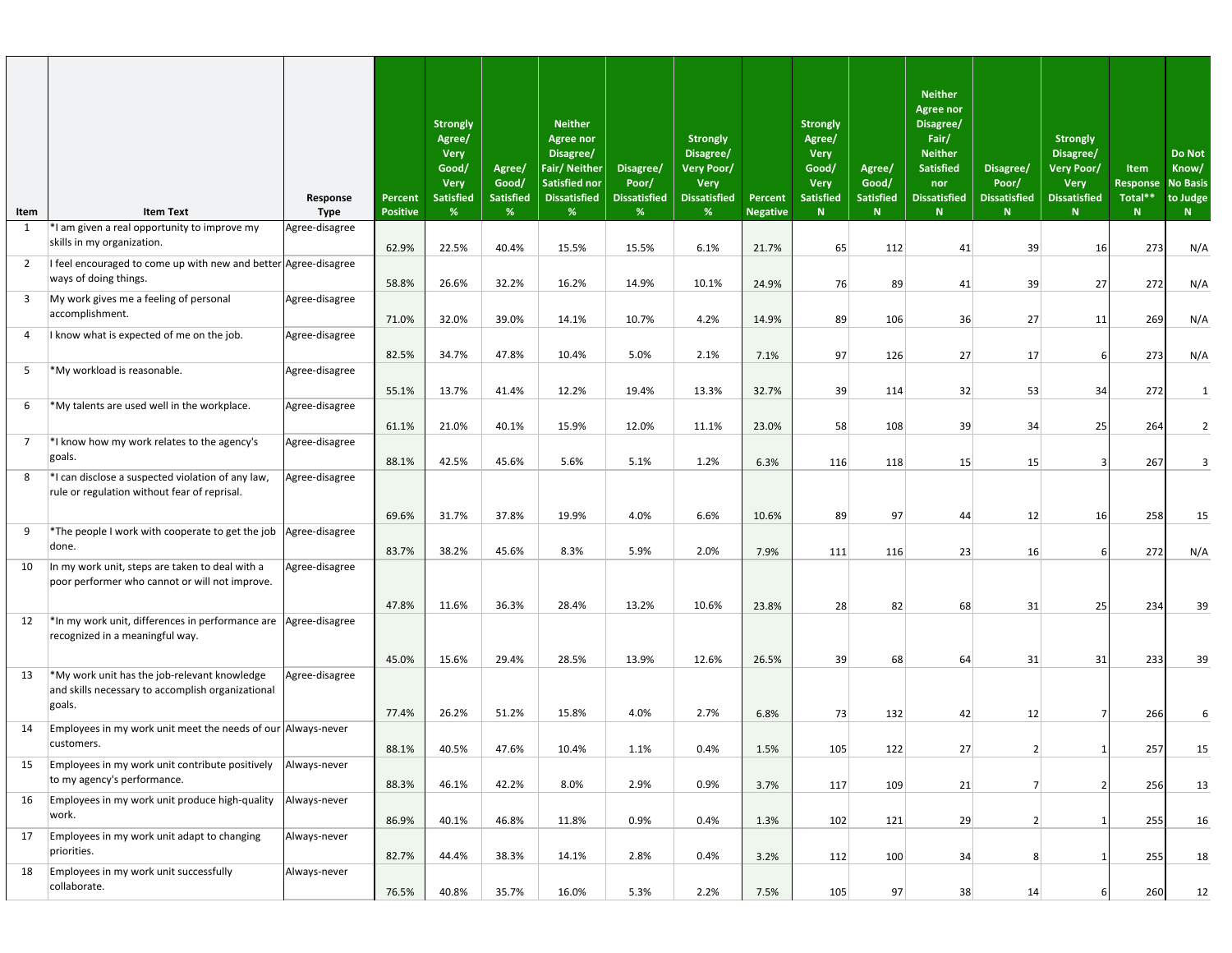| 19 | Employees in my work unit achieve our goals.                                                                            | Always-never   | 83.2% | 38.6% | 44.6% | 14.7% | 1.2%  | 0.8%  | 2.1%  | 98  | 116 | 36 |    | $\overline{\phantom{a}}$ | 255 | 18  |
|----|-------------------------------------------------------------------------------------------------------------------------|----------------|-------|-------|-------|-------|-------|-------|-------|-----|-----|----|----|--------------------------|-----|-----|
| 20 | Employees are recognized for providing high                                                                             | Agree-disagree |       |       |       |       |       |       |       |     |     |    |    |                          |     |     |
|    | quality products and services.                                                                                          |                | 59.3% | 19.2% | 40.1% | 15.2% | 17.0% | 8.5%  | 25.5% | 52  | 107 | 41 | 39 | 24                       | 263 | 8   |
| 21 | Employees are protected from health and safety<br>hazards on the job.                                                   | Agree-disagree | 75.9% | 33.8% | 42.1% | 15.2% | 6.4%  | 2.5%  | 8.9%  | 91  | 111 | 36 | 17 | 7                        | 262 | 9   |
| 22 | My agency is successful at accomplishing its<br>mission.                                                                | Agree-disagree | 81.2% | 33.7% | 47.6% | 12.1% | 5.1%  | 1.7%  | 6.7%  | 88  | 122 | 30 | 13 |                          | 257 | 14  |
| 23 | *I recommend my organization as a good place to Agree-disagree<br>work.                                                 |                |       |       |       |       |       |       |       |     |     |    |    |                          |     |     |
| 24 | *I believe the results of this survey will be used to Agree-disagree                                                    |                | 69.0% | 27.0% | 42.0% | 15.3% | 9.0%  | 6.7%  | 15.6% | 76  | 116 | 39 | 23 | 17                       | 271 | N/A |
|    | make my agency a better place to work.                                                                                  |                | 44.4% | 15.7% | 28.7% | 27.2% | 14.8% | 13.6% | 28.4% | 35  | 66  | 69 | 39 | 29                       | 238 | 33  |
| 25 | My supervisor supports my need to balance work Agree-disagree                                                           |                |       |       |       |       |       |       |       |     |     |    |    |                          |     |     |
|    | and other life issues.                                                                                                  |                | 87.2% | 49.7% | 37.4% | 7.0%  | 2.7%  | 3.1%  | 5.8%  | 139 | 92  | 17 |    | 8                        | 264 |     |
| 26 | My supervisor is committed to a workforce<br>representative of all segments of society.                                 | Agree-disagree |       |       |       |       |       |       |       |     |     |    |    |                          |     |     |
|    |                                                                                                                         |                | 81.7% | 45.3% | 36.4% | 14.0% | 1.9%  | 2.3%  | 4.2%  | 119 | 85  | 32 |    | 6                        | 247 | 21  |
| 27 | Supervisors in my work unit support employee                                                                            | Agree-disagree |       |       |       |       |       |       |       |     |     |    |    |                          |     |     |
|    | development.                                                                                                            |                | 77.4% | 40.4% | 36.9% | 14.4% | 4.1%  | 4.1%  | 8.2%  | 110 | 93  | 35 | 11 | 11                       | 260 | 8   |
| 28 | My supervisor listens to what I have to say.                                                                            | Agree-disagree |       |       |       |       |       |       |       |     |     |    |    |                          |     |     |
|    |                                                                                                                         |                |       |       |       |       |       |       |       |     |     |    |    |                          |     |     |
|    |                                                                                                                         |                | 83.5% | 44.3% | 39.2% | 8.9%  | 5.0%  | 2.5%  | 7.5%  | 126 | 97  | 24 | 14 |                          | 268 | N/A |
| 29 | My supervisor treats me with respect.                                                                                   | Agree-disagree |       |       |       |       |       |       |       |     |     |    |    |                          |     |     |
|    |                                                                                                                         |                | 85.8% | 49.0% | 36.8% | 8.4%  | 3.1%  | 2.7%  | 5.9%  | 139 | 89  | 22 | q  | 8                        | 267 | N/A |
| 30 | I have trust and confidence in my supervisor.                                                                           | Agree-disagree |       |       |       |       |       |       |       |     |     |    |    |                          |     |     |
|    |                                                                                                                         |                | 75.4% | 44.1% | 31.3% | 14.0% | 7.8%  | 2.8%  | 10.6% | 126 | 751 | 35 | 23 | -81                      | 267 | N/A |
| 31 | Overall, how good a job do you feel is being done Good-poor<br>by your immediate supervisor?                            |                |       |       |       |       |       |       |       |     |     |    |    |                          |     |     |
|    |                                                                                                                         |                | 77.2% | 50.4% | 26.8% | 15.8% | 5.8%  | 1.2%  | 7.0%  | 139 | 68  | 39 | 18 |                          | 267 | N/A |
| 32 | In my organization, senior leaders generate high<br>levels of motivation and commitment in the                          | Agree-disagree |       |       |       |       |       |       |       |     |     |    |    |                          |     |     |
|    | workforce.                                                                                                              |                | 51.5% | 17.1% | 34.4% | 20.7% | 19.4% | 8.5%  | 27.9% | 44  | 87  | 51 | 45 | 20                       | 247 | 17  |
| 33 | My organization's senior leaders maintain high<br>standards of honesty and integrity.                                   | Agree-disagree |       |       |       |       |       |       |       |     |     |    |    |                          |     |     |
|    |                                                                                                                         |                | 67.2% | 27.8% | 39.4% | 19.6% | 6.2%  | 7.0%  | 13.2% | 71  | 87  | 46 | 13 | 15                       | 232 | 32  |
| 34 | *Managers communicate the goals of the<br>organization.                                                                 | Agree-disagree | 65.7% | 27.3% | 38.3% | 19.4% | 10.6% | 4.3%  | 15.0% | 69  | 97  | 48 | 27 | 11                       | 252 | 11  |
| 35 | Managers promote communication among<br>different work units (for example, about projects,<br>goals, needed resources). | Agree-disagree |       |       |       |       |       |       |       |     |     |    |    |                          |     |     |
|    |                                                                                                                         |                | 56.9% | 21.1% | 35.8% | 21.1% | 15.6% | 6.4%  | 22.0% | 55  | 88  | 51 | 39 | 16                       | 249 | 14  |
| 36 | Overall, how good a job do you feel is being done Good-poor<br>by the manager directly above your immediate             |                |       |       |       |       |       |       |       |     |     |    |    |                          |     |     |
|    | supervisor?                                                                                                             |                | 71.6% | 38.8% | 32.9% | 18.5% | 5.2%  | 4.6%  | 9.9%  | 93  | 78  | 44 | 11 | 12                       | 238 | 27  |
| 37 | I have a high level of respect for my organization's Agree-disagree<br>senior leaders.                                  |                | 62.4% | 27.4% | 35.0% | 23.6% | 8.3%  | 5.7%  | 14.0% | 73  | 88  |    |    |                          |     |     |
|    |                                                                                                                         |                |       |       |       |       |       |       |       |     |     | 62 | 22 | 14                       | 259 |     |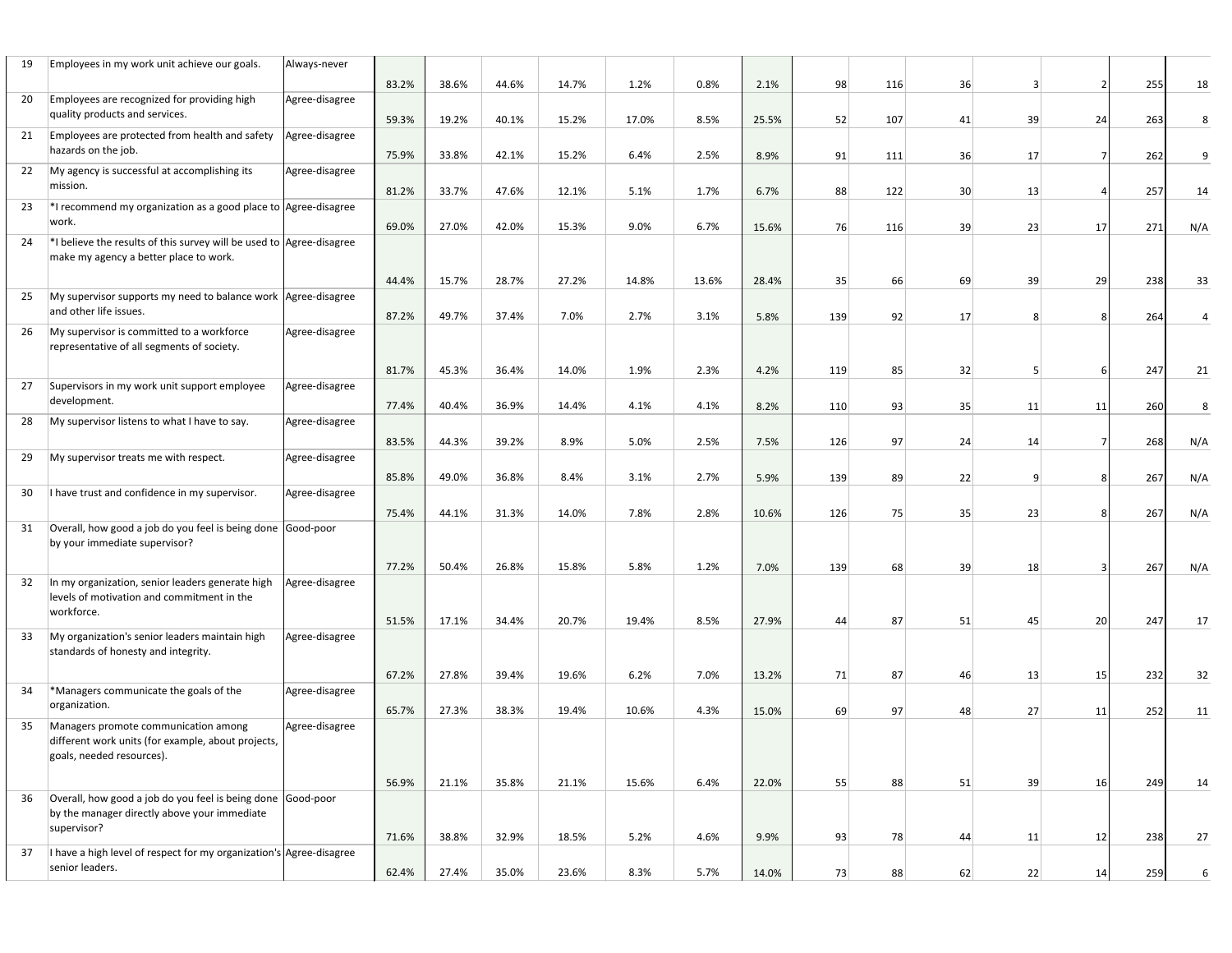| 38 | Senior leaders demonstrate support for Work-Life Agree-disagree                                                                      |              |       |       |       |       |      |       |    |                 |    |    |    |     |     |
|----|--------------------------------------------------------------------------------------------------------------------------------------|--------------|-------|-------|-------|-------|------|-------|----|-----------------|----|----|----|-----|-----|
|    | programs.                                                                                                                            | 66.8%        | 31.0% | 35.9% | 18.7% | 9.1%  | 5.3% | 14.5% | 77 | 90 <sup>°</sup> | 43 | 20 | 13 | 243 | 22  |
| 39 | *How satisfied are you with your involvement in<br>Satisfied-<br>decisions that affect your work?                                    | dissatisfied |       |       |       |       |      |       |    |                 |    |    |    |     |     |
|    |                                                                                                                                      | 52.6%        | 16.9% | 35.6% | 20.0% | 22.8% | 4.6% | 27.4% | 48 | 90 <sup>°</sup> | 50 | 59 | 11 | 258 | N/A |
| 40 | *How satisfied are you with the information you<br>Satisfied-<br>receive from management on what's going on in<br>your organization? | dissatisfied |       |       |       |       |      |       |    |                 |    |    |    |     |     |
|    |                                                                                                                                      | 53.7%        | 19.5% | 34.2% | 23.2% | 18.2% | 4.9% | 23.1% | 52 | 89              | 57 | 47 | 13 | 258 | N/A |
| 41 | *How satisfied are you with the recognition you<br>Satisfied-<br>receive for doing a good job?                                       | dissatisfied |       |       |       |       |      |       |    |                 |    |    |    |     |     |
|    |                                                                                                                                      | 53.0%        | 21.1% | 31.9% | 24.3% | 15.7% | 7.0% | 22.7% | 60 | 82              | 60 | 38 | 18 | 258 | N/A |
| 42 | *Considering everything, how satisfied are you<br>Satisfied-<br>with your job?                                                       | dissatisfied |       |       |       |       |      |       |    |                 |    |    |    |     |     |
|    |                                                                                                                                      | 66.9%        | 25.5% | 41.4% | 13.7% | 15.1% | 4.3% | 19.4% | 68 | 112             | 32 | 35 | 11 | 258 | N/A |
| 43 | Considering everything, how satisfied are you<br>Satisfied-<br>with your pay?                                                        | dissatisfied |       |       |       |       |      |       |    |                 |    |    |    |     |     |
|    |                                                                                                                                      | 63.8%        | 20.0% | 43.8% | 16.7% | 10.9% | 8.7% | 19.6% | 57 | 115             | 42 | 26 | 20 | 260 | N/A |
| 44 | *Considering everything, how satisfied are you<br>Satisfied-<br>with your organization?                                              | dissatisfied |       |       |       |       |      |       |    |                 |    |    |    |     |     |
|    |                                                                                                                                      | 64.7%        | 23.0% | 41.7% | 16.9% | 13.3% | 5.0% | 18.4% | 62 | 111             |    | 31 |    | 260 | N/A |

\* AES prescribed items as of 2017 (5 CFR Part 250, Subpart C)

\*\* Unweighted count of responses excluding "Do Not Know" or "No Basis to Judge"

Percentages are weighted to represent the Agency's population.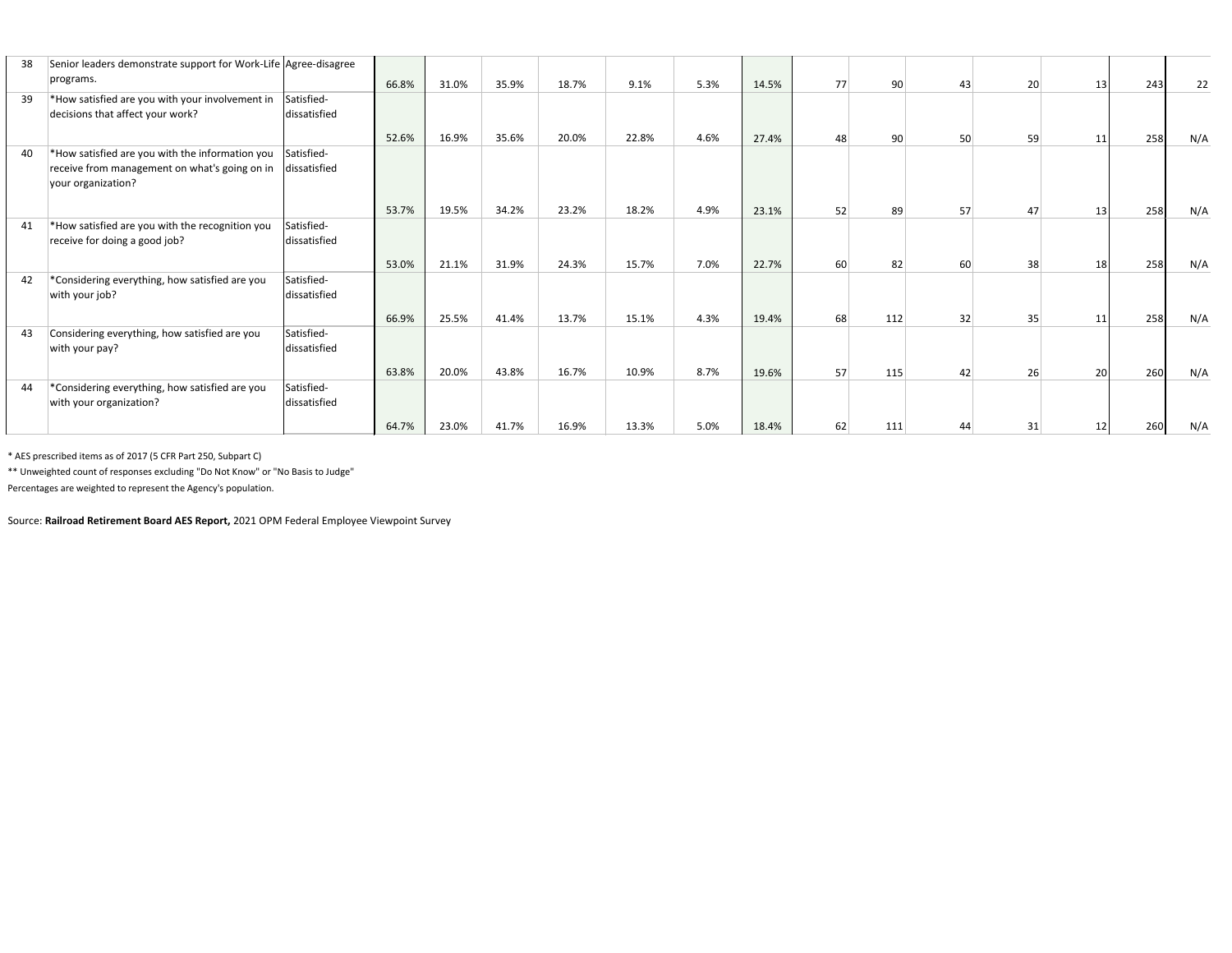| 11. In my work unit poor performers usually:                    |      |        |      |        |      |        |
|-----------------------------------------------------------------|------|--------|------|--------|------|--------|
|                                                                 | 2021 | 2021   | 2020 | 2020   | 2019 | 2019   |
|                                                                 | N    | %l     | N    |        | N    | %      |
| Remain in the work unit and improve their performance over time | 45   | 22.1%  | 77   | 25.6%  | 56   | 22.1%  |
| Remain in the work unit and continue to underperform            | 82   | 41.5%  | 131  | 42.5%  | 116  | 45.0%  |
| Leave the work unit - removed or transferred                    | 13   | 6.2%   | 19   | 5.8%   | 19   | 7.3%   |
| Leave the work unit - quit                                      |      | 4.2%   |      | 1.8%   |      | 2.4%   |
| There are no poor performers in my work unit                    | 50   | 26.0%  | 74   | 24.4%  | 60   | 23.1%  |
| Do Not Know                                                     | 76   |        | 104  |        | 68   |        |
| Total                                                           | 273  | 100.0% | 410  | 100.0% | 324  | 100.0% |

Source: **Railroad Retirement Board AES Report,** 2021 OPM Federal Employee Viewpoint Survey

Percentages are weighted to represent the Agency's population.

The rows above do not include results for any year when there were fewer than 4 completed surveys.

"-<sup>a</sup>" indicates that there are no trending results available for the year.

"—<sup>b</sup>" indicates that the "Do Not Know" responses are not included in percentage calculations.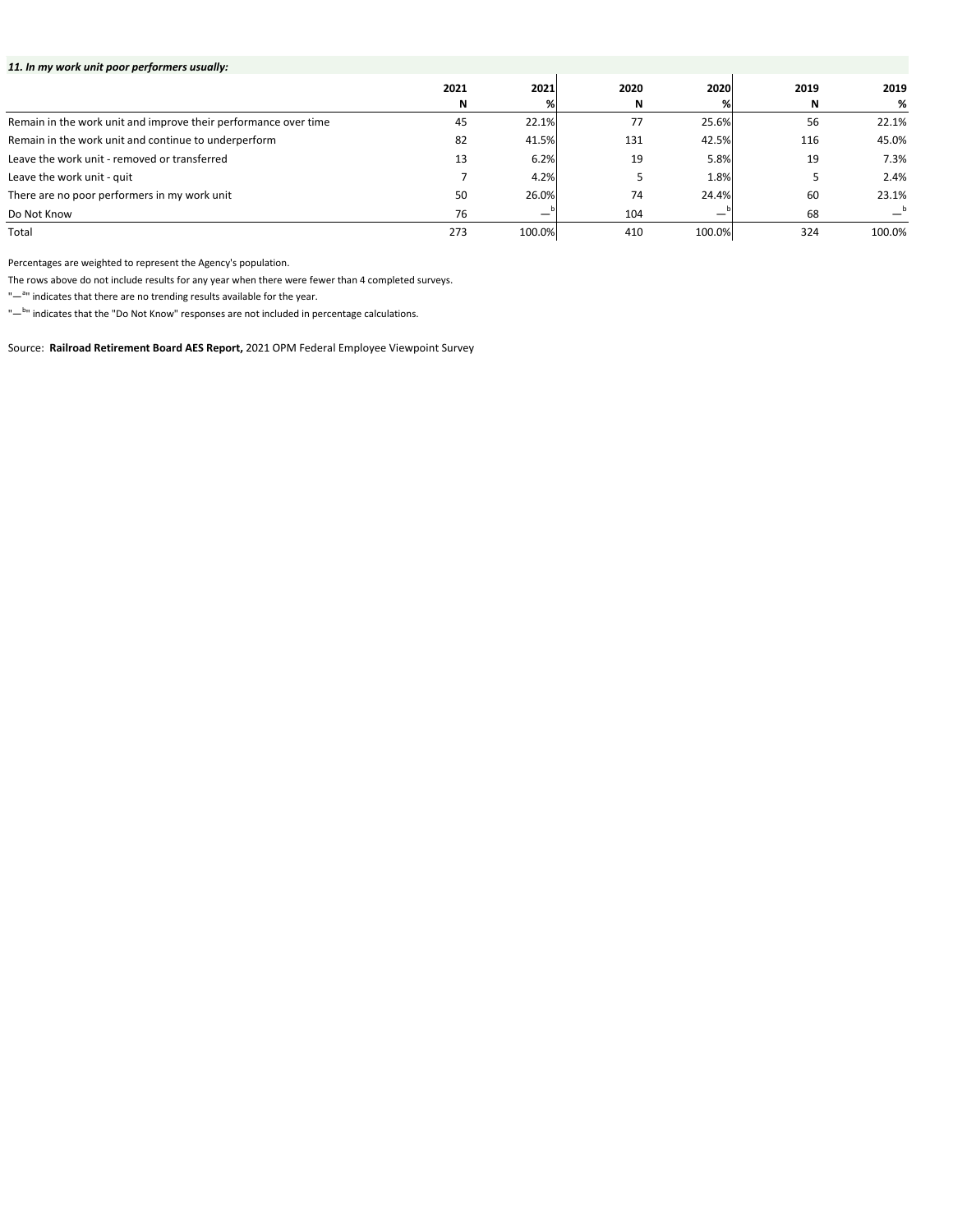| Item           | Year | <b>Item Text</b>                                                        | <b>Percent</b><br><b>Positive</b> | <b>Percent</b><br><b>Neutral</b> | <b>Percent</b><br><b>Negative</b> | Item<br><b>Response</b><br>Total**<br>N | <b>Do Not</b><br>Know/<br><b>No Basis</b><br>to Judge<br>$N_{\odot}$ |
|----------------|------|-------------------------------------------------------------------------|-----------------------------------|----------------------------------|-----------------------------------|-----------------------------------------|----------------------------------------------------------------------|
| 1              | 2021 | *I am given a real opportunity to improve my skills in my organization. | 62.9%                             | 15.5%                            | 21.7%                             | 273                                     | N/A                                                                  |
| 1              | 2020 | *I am given a real opportunity to improve my skills in my organization. | 64.2%                             | 18.6%                            | 17.1%                             | 406                                     | N/A                                                                  |
| 1              | 2019 | *I am given a real opportunity to improve my skills in my organization. | 66.9%                             | 12.9%                            | 20.2%                             | 343                                     | N/A                                                                  |
| $\mathbf{1}$   | 2018 | *I am given a real opportunity to improve my skills in my organization. | 64.4%                             | 14.9%                            | 20.7%                             | 413                                     | N/A                                                                  |
| 1              | 2017 | *I am given a real opportunity to improve my skills in my organization. | 65.1%                             | 16.6%                            | 18.2%                             | 447                                     | N/A                                                                  |
| $\mathbf{1}$   | 2016 | *I am given a real opportunity to improve my skills in my organization. | 65.9%                             | 16.1%                            | 18.0%                             | 319                                     | N/A                                                                  |
| 1              | 2015 | *I am given a real opportunity to improve my skills in my organization. | 64.8%                             | 18.6%                            | 16.6%                             | 481                                     | N/A                                                                  |
| 2              | 2021 | I feel encouraged to come up with new and better ways of doing things.  | 58.8%                             | 16.2%                            | 24.9%                             | 272                                     | N/A                                                                  |
| $\overline{2}$ | 2020 | I feel encouraged to come up with new and better ways of doing things.  | 55.9%                             | 22.2%                            | 21.9%                             | 407                                     | N/A                                                                  |
| $\overline{2}$ | 2019 | I feel encouraged to come up with new and better ways of doing things.  | 58.2%                             | 17.0%                            | 24.8%                             | 343                                     | N/A                                                                  |
| $\overline{2}$ | 2018 | feel encouraged to come up with new and better ways of doing things.    | 54.3%                             | 18.5%                            | 27.1%                             | 411                                     | N/A                                                                  |
| $\overline{2}$ | 2017 | feel encouraged to come up with new and better ways of doing things.    | 56.8%                             | 19.8%                            | 23.5%                             | 445                                     | N/A                                                                  |
| $\overline{2}$ | 2016 | feel encouraged to come up with new and better ways of doing things.    | 52.8%                             | 20.4%                            | 26.8%                             | 316                                     | N/A                                                                  |
| $\overline{2}$ | 2015 | feel encouraged to come up with new and better ways of doing things.    | 57.5%                             | 21.3%                            | 21.2%                             | 472                                     | N/A                                                                  |
| 3              | 2021 | My work gives me a feeling of personal accomplishment.                  | 71.0%                             | 14.1%                            | 14.9%                             | 269                                     | N/A                                                                  |
| 3              | 2020 | My work gives me a feeling of personal accomplishment.                  | 73.0%                             | 15.8%                            | 11.2%                             | 404                                     | N/A                                                                  |
| 3              | 2019 | My work gives me a feeling of personal accomplishment.                  | 75.6%                             | 10.2%                            | 14.2%                             | 343                                     | N/A                                                                  |
| 3              | 2018 | My work gives me a feeling of personal accomplishment.                  | 74.5%                             | 10.0%                            | 15.5%                             | 413                                     | N/A                                                                  |
| 3              | 2017 | My work gives me a feeling of personal accomplishment.                  | 71.8%                             | 12.4%                            | 15.8%                             | 445                                     | N/A                                                                  |
| 3              | 2016 | My work gives me a feeling of personal accomplishment.                  | 71.6%                             | 13.6%                            | 14.7%                             | 320                                     | N/A                                                                  |
| 3              | 2015 | My work gives me a feeling of personal accomplishment.                  | 79.3%                             | 9.3%                             | 11.4%                             | 478                                     | N/A                                                                  |
| 4              | 2021 | I know what is expected of me on the job.                               | 82.5%                             | 10.4%                            | 7.1%                              | 273                                     | N/A                                                                  |
| 4              | 2020 | I know what is expected of me on the job.                               | 83.8%                             | 8.5%                             | 7.7%                              | 408                                     | N/A                                                                  |
| 4              | 2019 | I know what is expected of me on the job.                               | 80.2%                             | 8.7%                             | 11.2%                             | 343                                     | N/A                                                                  |
| 4              | 2018 | I know what is expected of me on the job.                               | 78.4%                             | 8.2%                             | 13.4%                             | 410                                     | N/A                                                                  |
| 4              | 2017 | I know what is expected of me on the job.                               | 80.5%                             | 9.2%                             | 10.3%                             | 445                                     | N/A                                                                  |
| 4              | 2016 | I know what is expected of me on the job.                               | 78.9%                             | 12.2%                            | 8.9%                              | 314                                     | N/A                                                                  |
| 4              | 2015 | I know what is expected of me on the job.                               | 82.9%                             | 10.1%                            | 7.0%                              | 479                                     | N/A                                                                  |
| 5              | 2021 | *My workload is reasonable.                                             | 55.1%                             | 12.2%                            | 32.7%                             | 272                                     | 1                                                                    |
| 5              | 2020 | *My workload is reasonable.                                             | 54.4%                             | 15.8%                            | 29.9%                             | 408                                     | 1                                                                    |
| 5              | 2019 | *My workload is reasonable.                                             | 50.6%                             | 14.7%                            | 34.7%                             | 345                                     | 0                                                                    |
| 5              | 2018 | *My workload is reasonable.                                             | 54.6%                             | 15.5%                            | 29.8%                             | 412                                     | 1                                                                    |
| 5              | 2017 | *My workload is reasonable.                                             | 56.4%                             | 15.9%                            | 27.7%                             | 442                                     | $\mathbf{1}$                                                         |
| 5              | 2016 | *My workload is reasonable.                                             | 56.6%                             | 15.0%                            | 28.4%                             | 316                                     | 0                                                                    |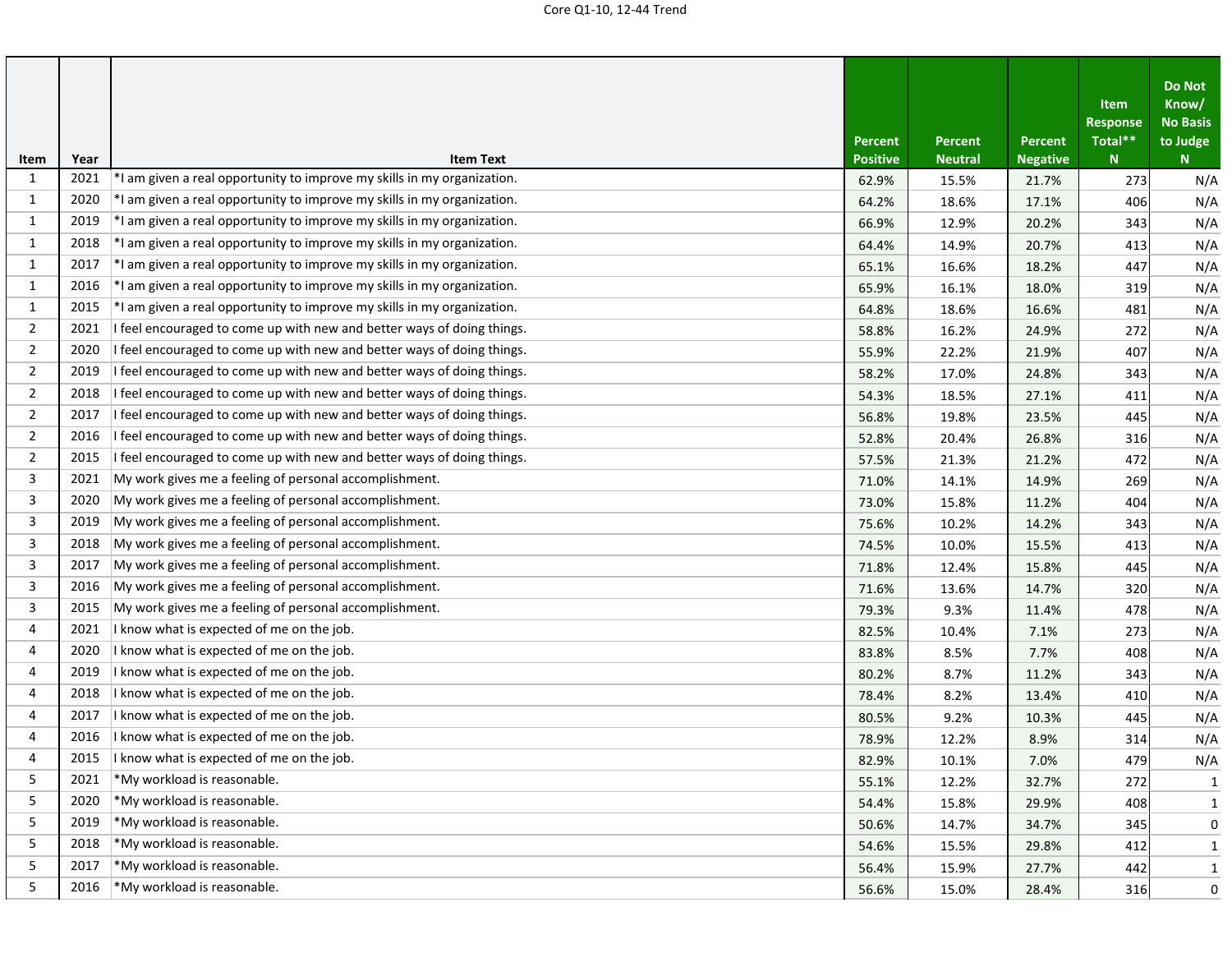| 5              | 2015 | *My workload is reasonable.                                                                    | 59.4% | 16.6% | 23.9% | 478 | 0              |
|----------------|------|------------------------------------------------------------------------------------------------|-------|-------|-------|-----|----------------|
| 6              | 2021 | *My talents are used well in the workplace.                                                    | 61.1% | 15.9% | 23.0% | 264 | $\overline{2}$ |
| 6              | 2020 | *My talents are used well in the workplace.                                                    | 59.2% | 19.4% | 21.4% | 402 | $\mathbf{1}$   |
| 6              | 2019 | *My talents are used well in the workplace.                                                    | 56.2% | 14.7% | 29.1% | 341 | $\pmb{0}$      |
| 6              | 2018 | *My talents are used well in the workplace.                                                    | 59.2% | 15.8% | 25.0% | 404 | $\overline{2}$ |
| 6              | 2017 | *My talents are used well in the workplace.                                                    | 61.3% | 16.0% | 22.8% | 440 | $\overline{2}$ |
| 6              | 2016 | *My talents are used well in the workplace.                                                    | 60.5% | 18.7% | 20.8% | 302 | $\overline{2}$ |
| 6              | 2015 | *My talents are used well in the workplace.                                                    | 60.7% | 19.9% | 19.4% | 446 | $\pmb{0}$      |
| 7              | 2021 | *I know how my work relates to the agency's goals.                                             | 88.1% | 5.6%  | 6.3%  | 267 | $\mathsf{3}$   |
| $\overline{7}$ | 2020 | *I know how my work relates to the agency's goals.                                             | 91.8% | 4.9%  | 3.3%  | 406 | 3              |
| $\overline{7}$ | 2019 | *I know how my work relates to the agency's goals.                                             | 87.7% | 6.3%  | 6.0%  | 340 | $\mathbf{1}$   |
| $\overline{7}$ | 2018 | *I know how my work relates to the agency's goals.                                             | 87.0% | 7.0%  | 6.0%  | 409 | $\mathbf{3}$   |
| 7              | 2017 | *I know how my work relates to the agency's goals and priorities.                              | 85.6% | 8.5%  | 5.9%  | 446 | $\overline{2}$ |
| $\overline{7}$ | 2016 | *I know how my work relates to the agency's goals and priorities.                              | 88.2% | 7.8%  | 4.0%  | 314 | $\mathbf 0$    |
| 7              | 2015 | *I know how my work relates to the agency's goals and priorities.                              | 87.3% | 10.0% | 2.7%  | 476 | $\mathbf{1}$   |
| 8              | 2021 | *I can disclose a suspected violation of any law, rule or regulation without fear of reprisal. | 69.6% | 19.9% | 10.6% | 258 | 15             |
| 8              | 2020 | *I can disclose a suspected violation of any law, rule or regulation without fear of reprisal. | 66.5% | 18.5% | 14.9% | 399 | 13             |
| 8              | 2019 | *I can disclose a suspected violation of any law, rule or regulation without fear of reprisal. | 69.9% | 13.7% | 16.4% | 329 | 16             |
| 8              | 2018 | *I can disclose a suspected violation of any law, rule or regulation without fear of reprisal. | 67.1% | 17.6% | 15.3% | 394 | 19             |
| 8              | 2017 | *I can disclose a suspected violation of any law, rule or regulation without fear of reprisal. | 68.7% | 18.8% | 12.5% | 411 | 33             |
| 8              | 2016 | *I can disclose a suspected violation of any law, rule or regulation without fear of reprisal. | 64.3% | 22.5% | 13.2% | 296 | 22             |
| 8              | 2015 | *I can disclose a suspected violation of any law, rule or regulation without fear of reprisal. | 63.2% | 20.6% | 16.2% | 438 | 41             |
| 9              | 2021 | *The people I work with cooperate to get the job done.                                         | 83.7% | 8.3%  | 7.9%  | 272 | N/A            |
| 9              | 2020 | *The people I work with cooperate to get the job done.                                         | 77.8% | 13.8% | 8.3%  | 411 | N/A            |
| 9              | 2019 | *The people I work with cooperate to get the job done.                                         | 76.7% | 12.5% | 10.8% | 342 | N/A            |
| 9              | 2018 | *The people I work with cooperate to get the job done.                                         | 74.5% | 13.5% | 12.0% | 411 | N/A            |
| 9              | 2017 | *The people I work with cooperate to get the job done.                                         | 77.5% | 11.3% | 11.2% | 447 | N/A            |
| 9              | 2016 | *The people I work with cooperate to get the job done.                                         | 76.3% | 13.2% | 10.5% | 318 | N/A            |
| 9              | 2015 | *The people I work with cooperate to get the job done.                                         | 75.1% | 14.1% | 10.8% | 481 | N/A            |
| 10             | 2021 | In my work unit, steps are taken to deal with a poor performer who cannot or will not improve. | 47.8% | 28.4% | 23.8% | 234 | 39             |
| 10             | 2020 | In my work unit, steps are taken to deal with a poor performer who cannot or will not improve. | 46.8% | 24.1% | 29.1% | 355 | 57             |
| 10             | 2019 | In my work unit, steps are taken to deal with a poor performer who cannot or will not improve. | 40.6% | 24.0% | 35.4% | 299 | 39             |
| 10             | 2018 | In my work unit, steps are taken to deal with a poor performer who cannot or will not improve. | 34.1% | 31.0% | 34.9% | 367 | 46             |
| 10             | 2017 | In my work unit, steps are taken to deal with a poor performer who cannot or will not improve. | 37.0% | 29.3% | 33.7% | 389 | 55             |
| 10             | 2016 | In my work unit, steps are taken to deal with a poor performer who cannot or will not improve. | 34.4% | 30.6% | 35.0% | 273 | 42             |
| 10             | 2015 | In my work unit, steps are taken to deal with a poor performer who cannot or will not improve. | 36.9% | 27.9% | 35.2% | 421 | 58             |
| 12             | 2021 | *In my work unit, differences in performance are recognized in a meaningful way.               | 45.0% | 28.5% | 26.5% | 233 | 39             |
| 12             | 2020 | *In my work unit, differences in performance are recognized in a meaningful way.               | 49.4% | 26.2% | 24.5% | 369 | 42             |
| 12             | 2019 | *In my work unit, differences in performance are recognized in a meaningful way.               | 42.0% | 26.2% | 31.8% | 311 | 27             |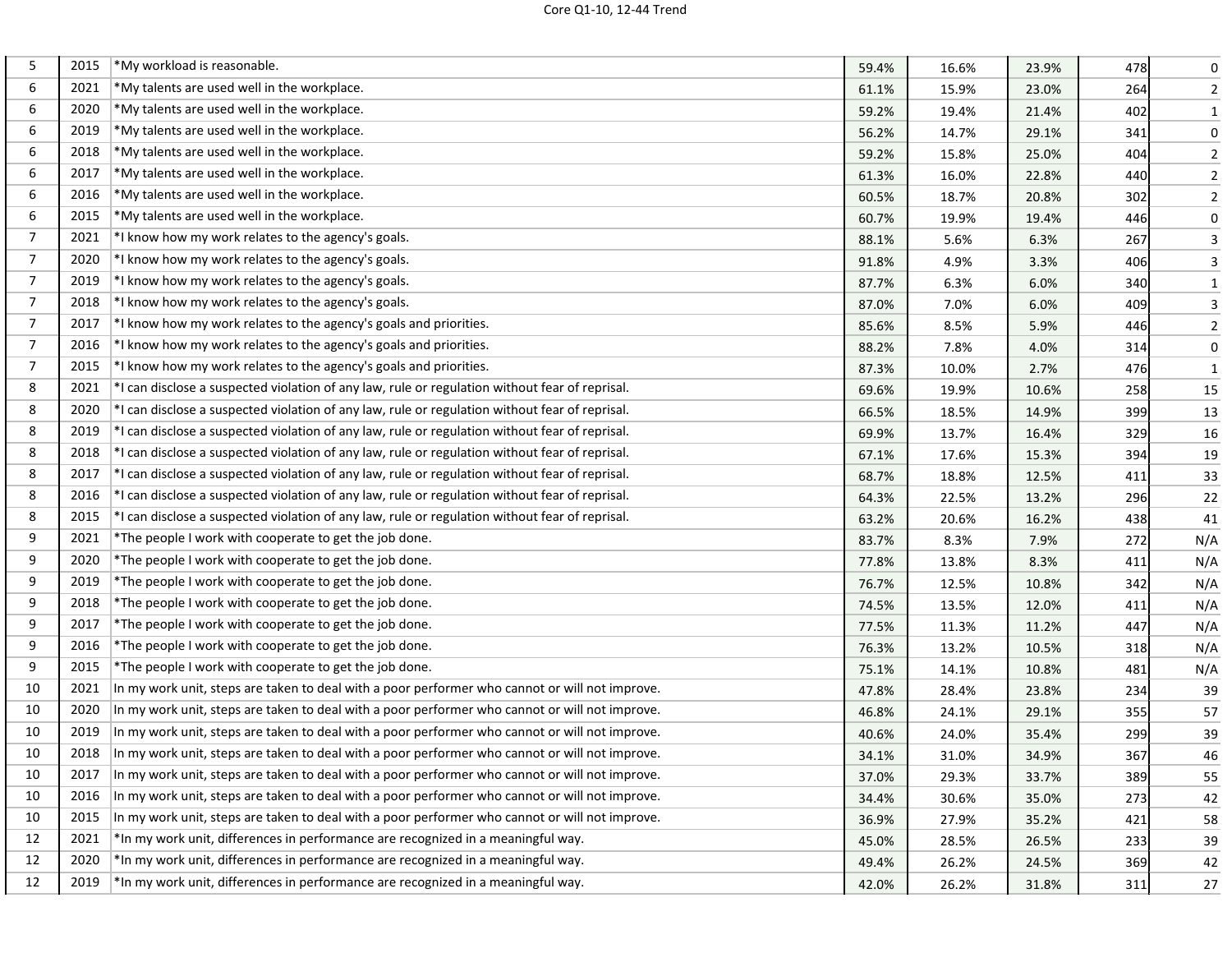| 12 | 2018 | *In my work unit, differences in performance are recognized in a meaningful way.                         | 38.3% | 30.6% | 31.1% | 392 | 20 |
|----|------|----------------------------------------------------------------------------------------------------------|-------|-------|-------|-----|----|
| 12 | 2017 | *In my work unit, differences in performance are recognized in a meaningful way.                         | 40.9% | 29.2% | 29.9% | 400 | 45 |
| 12 | 2016 | *In my work unit, differences in performance are recognized in a meaningful way.                         | 36.3% | 34.8% | 28.9% | 284 | 34 |
| 12 | 2015 | *In my work unit, differences in performance are recognized in a meaningful way.                         | 38.8% | 29.9% | 31.3% | 441 | 37 |
| 13 | 2021 | *My work unit has the job-relevant knowledge and skills necessary to accomplish organizational goals.    |       |       |       |     |    |
|    |      |                                                                                                          | 77.4% | 15.8% | 6.8%  | 266 | 6  |
| 13 | 2020 | *My work unit has the job-relevant knowledge and skills necessary to accomplish organizational goals.    |       |       |       |     |    |
|    |      |                                                                                                          | 78.1% | 12.5% | 9.4%  | 406 | 5  |
| 13 | 2019 | $*$ My work unit has the job-relevant knowledge and skills necessary to accomplish organizational goals. |       |       |       |     |    |
|    |      |                                                                                                          | 78.0% | 14.4% | 7.6%  | 336 | 3  |
| 13 | 2018 | $*$ My work unit has the job-relevant knowledge and skills necessary to accomplish organizational goals. |       |       |       |     |    |
|    |      |                                                                                                          | 76.8% | 12.1% | 11.0% | 404 | 6  |
| 13 | 2017 | *The workforce has the job-relevant knowledge and skills necessary to accomplish organizational goals.   |       |       |       |     |    |
|    |      |                                                                                                          | 68.1% | 17.9% | 14.1% | 423 | 19 |
| 13 | 2016 | *The workforce has the job-relevant knowledge and skills necessary to accomplish organizational goals.   |       |       |       |     |    |
|    |      |                                                                                                          | 71.3% | 19.1% | 9.5%  | 311 | 6  |
| 13 | 2015 | *The workforce has the job-relevant knowledge and skills necessary to accomplish organizational goals.   |       |       |       |     |    |
|    |      |                                                                                                          | 69.5% | 17.8% | 12.7% | 460 | 12 |
| 14 | 2021 | Employees in my work unit meet the needs of our customers.                                               | 88.1% | 10.4% | 1.5%  | 257 | 15 |
| 14 | 2020 | During the COVID-19 pandemic, my work unit has met the needs of our customers.                           | 83.6% | 13.3% | 3.1%  | 358 | 25 |
| 15 | 2021 | Employees in my work unit contribute positively to my agency's performance.                              | 88.3% | 8.0%  | 3.7%  | 256 | 13 |
| 15 | 2020 | During the COVID-19 pandemic, my work unit has contributed positively to my agency's performance.        |       |       |       |     |    |
|    |      |                                                                                                          | 88.1% | 9.8%  | 2.0%  | 362 | 25 |
| 16 | 2021 | Employees in my work unit produce high-quality work.                                                     | 86.9% | 11.8% | 1.3%  | 255 | 16 |
| 16 | 2020 | During the COVID-19 pandemic, my work unit has produced high-quality work.                               | 87.1% | 11.0% | 1.8%  | 365 | 22 |
| 17 | 2021 | Employees in my work unit adapt to changing priorities.                                                  | 82.7% | 14.1% | 3.2%  | 255 | 18 |
| 17 |      | 2020 During the COVID-19 pandemic, my work unit has adapted to changing priorities.                      | 84.9% | 11.2% | 3.8%  | 365 | 22 |
| 18 | 2021 | Employees in my work unit successfully collaborate.                                                      | 76.5% | 16.0% | 7.5%  | 260 | 12 |
| 18 | 2020 | During the COVID-19 pandemic, my work unit has successfully collaborated.                                | 81.7% | 13.2% | 5.1%  | 363 | 24 |
| 19 | 2021 | Employees in my work unit achieve our goals.                                                             | 83.2% | 14.7% | 2.1%  | 255 | 18 |
| 19 | 2020 | During the COVID-19 pandemic, my work unit has achieved our goals.                                       | 84.0% | 12.4% | 3.6%  | 350 | 37 |
| 20 | 2021 | Employees are recognized for providing high quality products and services.                               | 59.3% | 15.2% | 25.5% | 263 | 8  |
| 20 | 2020 | Employees are recognized for providing high quality products and services.                               | 55.7% | 20.6% | 23.7% | 401 | 8  |
| 20 | 2019 | Employees are recognized for providing high quality products and services.                               | 54.1% | 19.2% | 26.7% | 324 | 11 |
| 20 | 2018 | Employees are recognized for providing high quality products and services.                               | 51.2% | 21.0% | 27.8% | 381 | 17 |
| 20 | 2017 | Employees are recognized for providing high quality products and services.                               | 52.4% | 23.1% | 24.6% | 423 | 19 |
| 20 | 2016 | Employees are recognized for providing high quality products and services.                               | 53.3% | 23.4% | 23.4% | 294 | 22 |
| 20 | 2015 | Employees are recognized for providing high quality products and services.                               | 53.5% | 21.3% | 25.2% | 451 | 19 |
|    |      |                                                                                                          |       |       |       |     |    |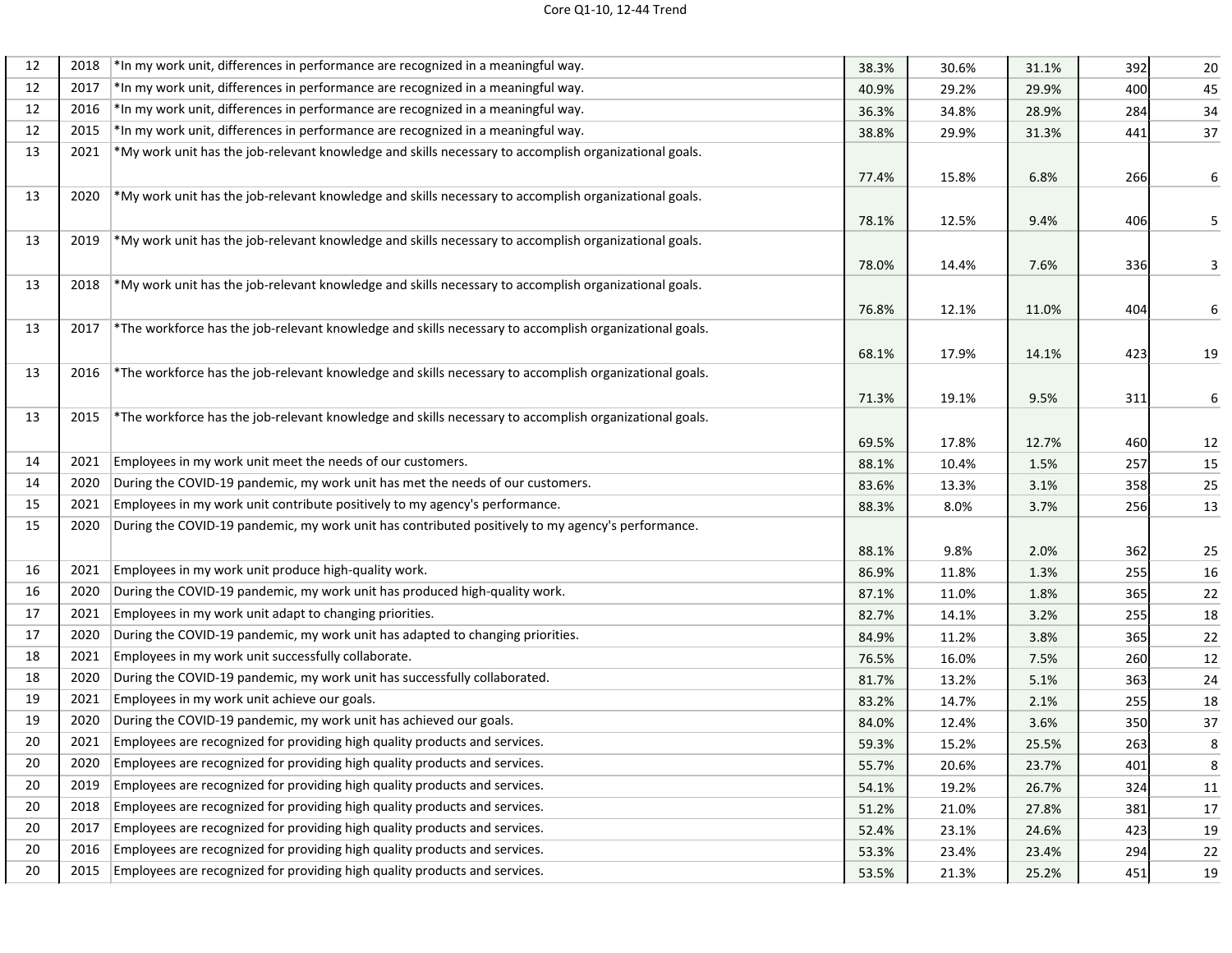| 21 | 2021 | Employees are protected from health and safety hazards on the job.                           | 75.9% | 15.2% | 8.9%  | 262 | 9              |
|----|------|----------------------------------------------------------------------------------------------|-------|-------|-------|-----|----------------|
| 21 | 2020 | Employees are protected from health and safety hazards on the job.                           | 71.0% | 18.2% | 10.8% | 400 | 9              |
| 21 | 2019 | Employees are protected from health and safety hazards on the job.                           | 73.1% | 15.4% | 11.5% | 323 | 11             |
| 21 | 2018 | Employees are protected from health and safety hazards on the job.                           | 72.6% | 14.7% | 12.6% | 390 | 10             |
| 21 | 2017 | Employees are protected from health and safety hazards on the job.                           | 80.7% | 14.2% | 5.2%  | 429 | 13             |
| 21 | 2016 | Employees are protected from health and safety hazards on the job.                           | 76.1% | 15.8% | 8.1%  | 310 | 5              |
| 21 | 2015 | Employees are protected from health and safety hazards on the job.                           | 74.4% | 15.9% | 9.8%  | 454 | 15             |
| 22 | 2021 | My agency is successful at accomplishing its mission.                                        | 81.2% | 12.1% | 6.7%  | 257 | 14             |
| 22 | 2020 | My agency is successful at accomplishing its mission.                                        | 77.9% | 15.5% | 6.7%  | 401 | 9              |
| 22 | 2019 | My agency is successful at accomplishing its mission.                                        | 75.6% | 15.1% | 9.3%  | 323 | 12             |
| 22 | 2018 | My agency is successful at accomplishing its mission.                                        | 72.3% | 17.3% | 10.4% | 383 | 16             |
| 22 | 2017 | My agency is successful at accomplishing its mission.                                        | 80.0% | 12.6% | 7.3%  | 425 | 16             |
| 22 | 2016 | My agency is successful at accomplishing its mission.                                        | 81.5% | 12.9% | 5.6%  | 303 | 13             |
| 22 | 2015 | My agency is successful at accomplishing its mission.                                        | 80.9% | 14.6% | 4.5%  | 460 | 13             |
| 23 | 2021 | *I recommend my organization as a good place to work.                                        | 69.0% | 15.3% | 15.6% | 271 | N/A            |
| 23 | 2020 | *I recommend my organization as a good place to work.                                        | 69.4% | 18.3% | 12.3% | 411 | N/A            |
| 23 | 2019 | *I recommend my organization as a good place to work.                                        | 69.8% | 15.9% | 14.4% | 333 | N/A            |
| 23 | 2018 | *I recommend my organization as a good place to work.                                        | 68.4% | 17.4% | 14.2% | 400 | N/A            |
| 23 | 2017 | *I recommend my organization as a good place to work.                                        | 73.0% | 16.9% | 10.1% | 443 | N/A            |
| 23 | 2016 | *I recommend my organization as a good place to work.                                        | 71.8% | 18.4% | 9.8%  | 314 | N/A            |
| 23 | 2015 | *I recommend my organization as a good place to work.                                        | 72.9% | 18.0% | 9.1%  | 471 | N/A            |
| 24 | 2021 | *I believe the results of this survey will be used to make my agency a better place to work. | 44.4% | 27.2% | 28.4% | 238 | 33             |
| 24 | 2020 | *I believe the results of this survey will be used to make my agency a better place to work. | 43.9% | 29.5% | 26.6% | 372 | 40             |
| 24 | 2019 | *I believe the results of this survey will be used to make my agency a better place to work. | 46.7% | 24.6% | 28.7% | 301 | 33             |
| 24 | 2018 | *I believe the results of this survey will be used to make my agency a better place to work. | 45.0% | 25.5% | 29.5% | 354 | 46             |
| 24 | 2017 | *I believe the results of this survey will be used to make my agency a better place to work. | 47.8% | 27.2% | 25.0% | 386 | 57             |
| 24 | 2016 | *I believe the results of this survey will be used to make my agency a better place to work. | 49.9% | 24.9% | 25.2% | 279 | 36             |
| 24 | 2015 | *I believe the results of this survey will be used to make my agency a better place to work. | 45.2% | 29.6% | 25.3% | 418 | 52             |
| 25 | 2021 | My supervisor supports my need to balance work and other life issues.                        | 87.2% | 7.0%  | 5.8%  | 264 | 4              |
| 25 | 2020 | My supervisor supports my need to balance work and other life issues.                        | 83.0% | 9.4%  | 7.7%  | 408 | 3              |
| 25 | 2019 | My supervisor supports my need to balance work and other life issues.                        | 83.4% | 7.6%  | 9.1%  | 326 | 3              |
| 25 | 2018 | My supervisor supports my need to balance work and other life issues.                        | 81.3% | 8.8%  | 9.9%  | 397 | 3              |
| 25 | 2017 | My supervisor supports my need to balance work and other life issues.                        | 82.8% | 10.2% | 7.0%  | 437 | $\overline{2}$ |
| 25 | 2016 | My supervisor supports my need to balance work and other life issues.                        | 81.1% | 10.9% | 7.9%  | 307 | 5              |
| 25 | 2015 | My supervisor supports my need to balance work and other life issues.                        | 82.9% | 10.1% | 7.0%  | 463 | $\overline{7}$ |
| 26 | 2021 | My supervisor is committed to a workforce representative of all segments of society.         | 81.7% | 14.0% | 4.2%  | 247 | 21             |
| 26 | 2020 | My supervisor is committed to a workforce representative of all segments of society.         | 76.5% | 16.8% | 6.7%  | 385 | 26             |
| 26 | 2019 | My supervisor is committed to a workforce representative of all segments of society.         | 71.7% | 18.9% | 9.3%  | 298 | 33             |
| 26 | 2018 | My supervisor is committed to a workforce representative of all segments of society.         | 69.4% | 20.6% | 10.0% | 361 | 39             |
|    |      |                                                                                              |       |       |       |     |                |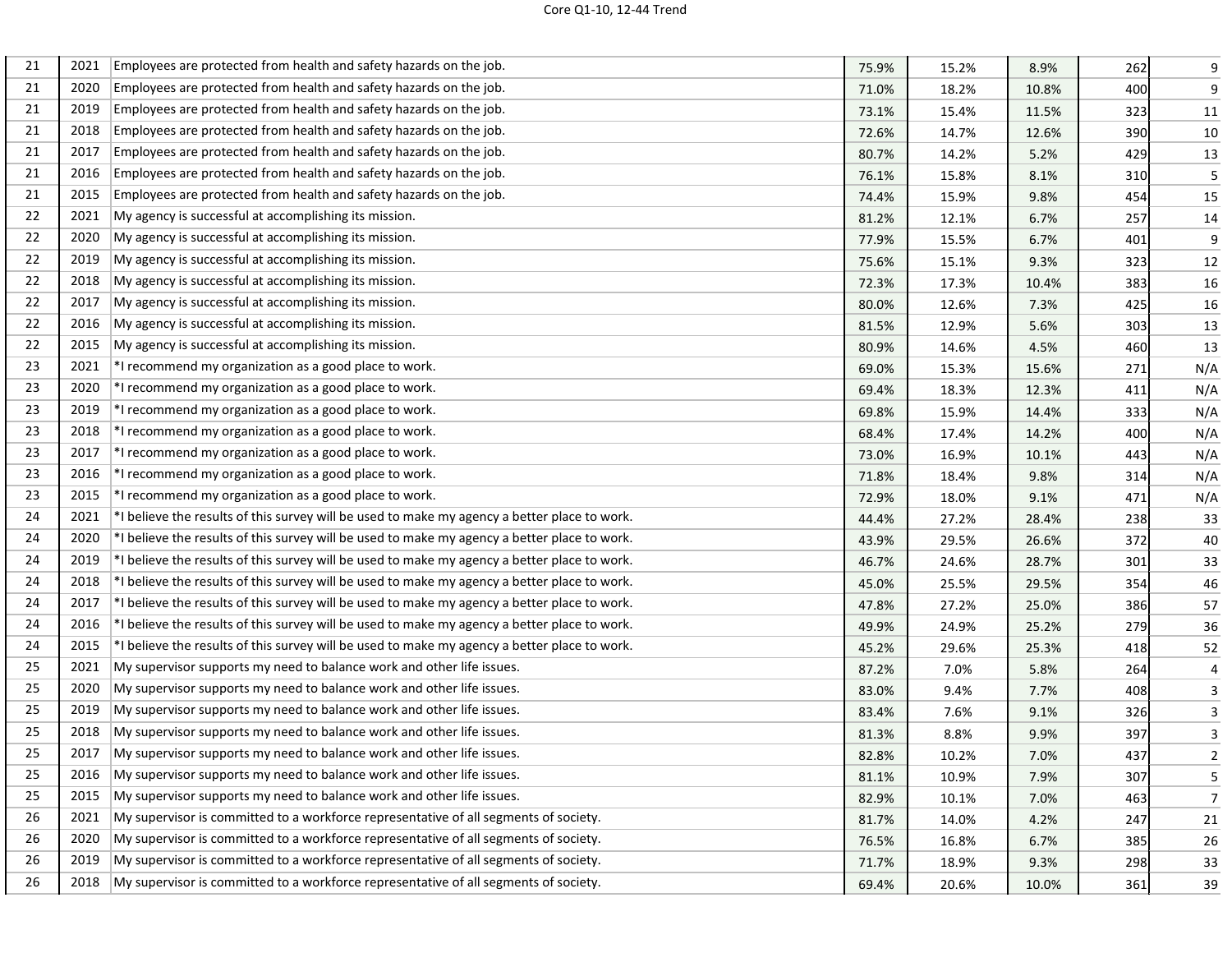| 26 | 2017 | My supervisor is committed to a workforce representative of all segments of society. | 72.0% | 20.1% | 7.9%  | 388 | 49      |
|----|------|--------------------------------------------------------------------------------------|-------|-------|-------|-----|---------|
| 26 | 2016 | My supervisor is committed to a workforce representative of all segments of society. | 70.7% | 23.9% | 5.4%  | 272 | 40      |
| 26 | 2015 | My supervisor is committed to a workforce representative of all segments of society. | 71.1% | 21.3% | 7.6%  | 408 | 61      |
| 27 | 2021 | Supervisors in my work unit support employee development.                            | 77.4% | 14.4% | 8.2%  | 260 | $\bf 8$ |
| 27 | 2020 | Supervisors in my work unit support employee development.                            | 74.9% | 13.1% | 12.0% | 404 | 5       |
| 27 | 2019 | Supervisors in my work unit support employee development.                            | 71.9% | 13.6% | 14.5% | 323 | 8       |
| 27 | 2018 | Supervisors in my work unit support employee development.                            | 69.2% | 13.4% | 17.4% | 390 | $10\,$  |
| 27 | 2017 | Supervisors in my work unit support employee development.                            | 68.7% | 17.8% | 13.5% | 429 | 8       |
| 27 | 2016 | Supervisors in my work unit support employee development.                            | 65.7% | 17.6% | 16.7% | 300 | 12      |
| 27 | 2015 | Supervisors in my work unit support employee development.                            | 64.5% | 20.2% | 15.3% | 454 | 17      |
| 28 | 2021 | My supervisor listens to what I have to say.                                         | 83.5% | 8.9%  | 7.5%  | 268 | N/A     |
| 28 | 2020 | My supervisor listens to what I have to say.                                         | 75.5% | 14.0% | 10.5% | 409 | N/A     |
| 28 | 2019 | My supervisor listens to what I have to say.                                         | 76.8% | 9.8%  | 13.3% | 330 | N/A     |
| 28 | 2018 | My supervisor listens to what I have to say.                                         | 76.4% | 11.2% | 12.4% | 399 | N/A     |
| 28 | 2017 | My supervisor listens to what I have to say.                                         | 78.4% | 12.1% | 9.4%  | 437 | N/A     |
| 28 | 2016 | My supervisor listens to what I have to say.                                         | 77.0% | 10.9% | 12.1% | 315 | N/A     |
| 28 | 2015 | My supervisor listens to what I have to say.                                         | 77.4% | 12.5% | 10.1% | 471 | N/A     |
| 29 | 2021 | My supervisor treats me with respect.                                                | 85.8% | 8.4%  | 5.9%  | 267 | N/A     |
| 29 | 2020 | My supervisor treats me with respect.                                                | 83.2% | 9.0%  | 7.8%  | 411 | N/A     |
| 29 | 2019 | My supervisor treats me with respect.                                                | 83.0% | 8.7%  | 8.3%  | 330 | N/A     |
| 29 | 2018 | My supervisor treats me with respect.                                                | 81.3% | 8.8%  | 9.9%  | 399 | N/A     |
| 29 | 2017 | My supervisor treats me with respect.                                                | 84.3% | 8.9%  | 6.8%  | 436 | N/A     |
| 29 | 2016 | My supervisor treats me with respect.                                                | 80.4% | 11.4% | 8.2%  | 309 | N/A     |
| 29 | 2015 | My supervisor treats me with respect.                                                | 81.3% | 11.0% | 7.7%  | 470 | N/A     |
| 30 | 2021 | I have trust and confidence in my supervisor.                                        | 75.4% | 14.0% | 10.6% | 267 | N/A     |
| 30 | 2020 | I have trust and confidence in my supervisor.                                        | 71.6% | 14.2% | 14.2% | 408 | N/A     |
| 30 | 2019 | I have trust and confidence in my supervisor.                                        | 70.9% | 14.2% | 14.9% | 330 | N/A     |
| 30 | 2018 | I have trust and confidence in my supervisor.                                        | 66.3% | 15.0% | 18.7% | 398 | N/A     |
| 30 | 2017 | I have trust and confidence in my supervisor.                                        | 70.9% | 14.2% | 14.9% | 437 | N/A     |
| 30 | 2016 | I have trust and confidence in my supervisor.                                        | 67.9% | 14.3% | 17.8% | 312 | N/A     |
| 30 | 2015 | I have trust and confidence in my supervisor.                                        | 67.3% | 19.6% | 13.1% | 471 | N/A     |
| 31 | 2021 | Overall, how good a job do you feel is being done by your immediate supervisor?      | 77.2% | 15.8% | 7.0%  | 267 | N/A     |
| 31 | 2020 | Overall, how good a job do you feel is being done by your immediate supervisor?      | 73.3% | 16.5% | 10.2% | 410 | N/A     |
| 31 | 2019 | Overall, how good a job do you feel is being done by your immediate supervisor?      | 71.6% | 17.1% | 11.3% | 331 | N/A     |
| 31 | 2018 | Overall, how good a job do you feel is being done by your immediate supervisor?      | 68.5% | 18.2% | 13.3% | 399 | N/A     |
| 31 | 2017 | Overall, how good a job do you feel is being done by your immediate supervisor?      | 74.9% | 16.0% | 9.1%  | 438 | N/A     |
| 31 | 2016 | Overall, how good a job do you feel is being done by your immediate supervisor?      | 69.8% | 18.0% | 12.2% | 314 | N/A     |
| 31 | 2015 | Overall, how good a job do you feel is being done by your immediate supervisor?      | 72.3% | 17.4% | 10.3% | 470 | N/A     |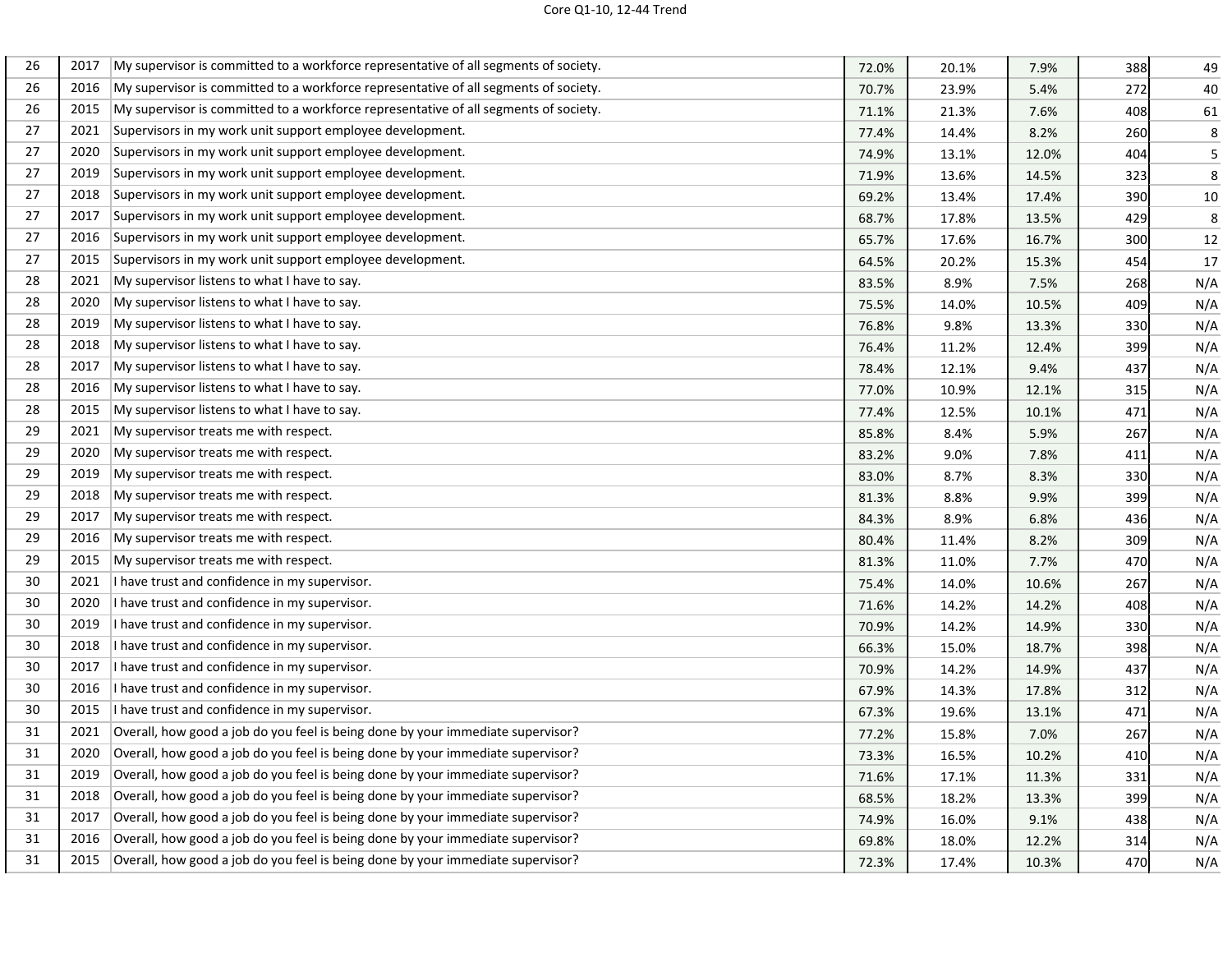| 32 | 2021 | In my organization, senior leaders generate high levels of motivation and commitment in the workforce.            |       |       |       |     |                |
|----|------|-------------------------------------------------------------------------------------------------------------------|-------|-------|-------|-----|----------------|
|    |      |                                                                                                                   | 51.5% | 20.7% | 27.9% | 247 | 17             |
| 32 | 2020 | In my organization, senior leaders generate high levels of motivation and commitment in the workforce.            |       |       |       |     |                |
|    |      |                                                                                                                   | 53.2% | 23.2% | 23.6% | 388 | 18             |
| 32 | 2019 | In my organization, senior leaders generate high levels of motivation and commitment in the workforce.            |       |       |       |     |                |
|    |      |                                                                                                                   | 48.1% | 18.2% | 33.7% | 309 | 21             |
| 32 | 2018 | In my organization, senior leaders generate high levels of motivation and commitment in the workforce.            |       |       |       |     |                |
|    |      |                                                                                                                   | 46.0% | 24.8% | 29.2% | 379 | 17             |
| 32 | 2017 | In my organization, senior leaders generate high levels of motivation and commitment in the workforce.            |       |       |       |     |                |
|    |      |                                                                                                                   | 48.1% | 27.2% | 24.7% | 411 | 23             |
| 32 | 2016 | In my organization, senior leaders generate high levels of motivation and commitment in the workforce.            |       |       |       |     |                |
|    |      |                                                                                                                   | 45.5% | 30.9% | 23.6% | 295 | 17             |
| 32 | 2015 | In my organization, senior leaders generate high levels of motivation and commitment in the workforce.            |       |       |       |     |                |
|    |      |                                                                                                                   | 45.9% | 29.2% | 24.9% | 444 | 22             |
| 33 | 2021 | My organization's senior leaders maintain high standards of honesty and integrity.                                | 67.2% | 19.6% | 13.2% | 232 | 32             |
| 33 | 2020 | My organization's senior leaders maintain high standards of honesty and integrity.                                | 66.6% | 21.4% | 12.0% | 370 | 35             |
| 33 | 2019 | My organization's senior leaders maintain high standards of honesty and integrity.                                | 56.4% | 26.0% | 17.6% | 294 | 35             |
| 33 | 2018 | My organization's senior leaders maintain high standards of honesty and integrity.                                | 60.5% | 24.1% | 15.3% | 353 | 41             |
| 33 | 2017 | My organization's senior leaders maintain high standards of honesty and integrity.                                | 60.8% | 26.4% | 12.8% | 385 | 49             |
| 33 | 2016 | My organization's senior leaders maintain high standards of honesty and integrity.                                | 58.2% | 28.9% | 12.9% | 277 | 33             |
| 33 | 2015 | My organization's senior leaders maintain high standards of honesty and integrity.                                | 58.5% | 27.6% | 13.9% | 422 | 44             |
| 34 | 2021 | *Managers communicate the goals of the organization.                                                              | 65.7% | 19.4% | 15.0% | 252 | 11             |
| 34 | 2020 | *Managers communicate the goals of the organization.                                                              | 70.5% | 18.6% | 11.0% | 398 | 5              |
| 34 | 2019 | *Managers communicate the goals of the organization.                                                              | 67.6% | 16.0% | 16.4% | 321 | $\overline{7}$ |
| 34 | 2018 | *Managers communicate the goals of the organization.                                                              | 67.4% | 14.4% | 18.1% | 381 | 11             |
| 34 | 2017 | *Managers communicate the goals and priorities of the organization.                                               | 71.1% | 14.5% | 14.4% | 423 | 10             |
| 34 | 2016 | *Managers communicate the goals and priorities of the organization.                                               | 61.7% | 20.8% | 17.5% | 302 | 10             |
| 34 | 2015 | *Managers communicate the goals and priorities of the organization.                                               | 65.1% | 19.4% | 15.5% | 445 | 19             |
| 35 | 2021 | Managers promote communication among different work units (for example, about projects, goals, needed resources). |       |       |       |     |                |
|    |      |                                                                                                                   | 56.9% | 21.1% | 22.0% | 249 | 14             |
| 35 | 2020 | Managers promote communication among different work units (for example, about projects, goals, needed resources). |       |       |       |     |                |
|    |      |                                                                                                                   | 55.1% | 21.1% | 23.8% | 392 | 13             |
| 35 | 2019 | Managers promote communication among different work units (for example, about projects, goals, needed resources). |       |       |       |     |                |
|    |      |                                                                                                                   | 57.6% | 19.1% | 23.3% | 313 | 14             |
| 35 | 2018 | Managers promote communication among different work units (for example, about projects, goals, needed resources). |       |       |       |     |                |
|    |      |                                                                                                                   | 56.9% | 19.5% | 23.6% | 379 | 17             |
| 35 | 2017 | Managers promote communication among different work units (for example, about projects, goals, needed resources). |       |       |       |     |                |
|    |      |                                                                                                                   | 60.7% | 19.3% | 20.0% | 409 | 20             |
|    |      |                                                                                                                   |       |       |       |     |                |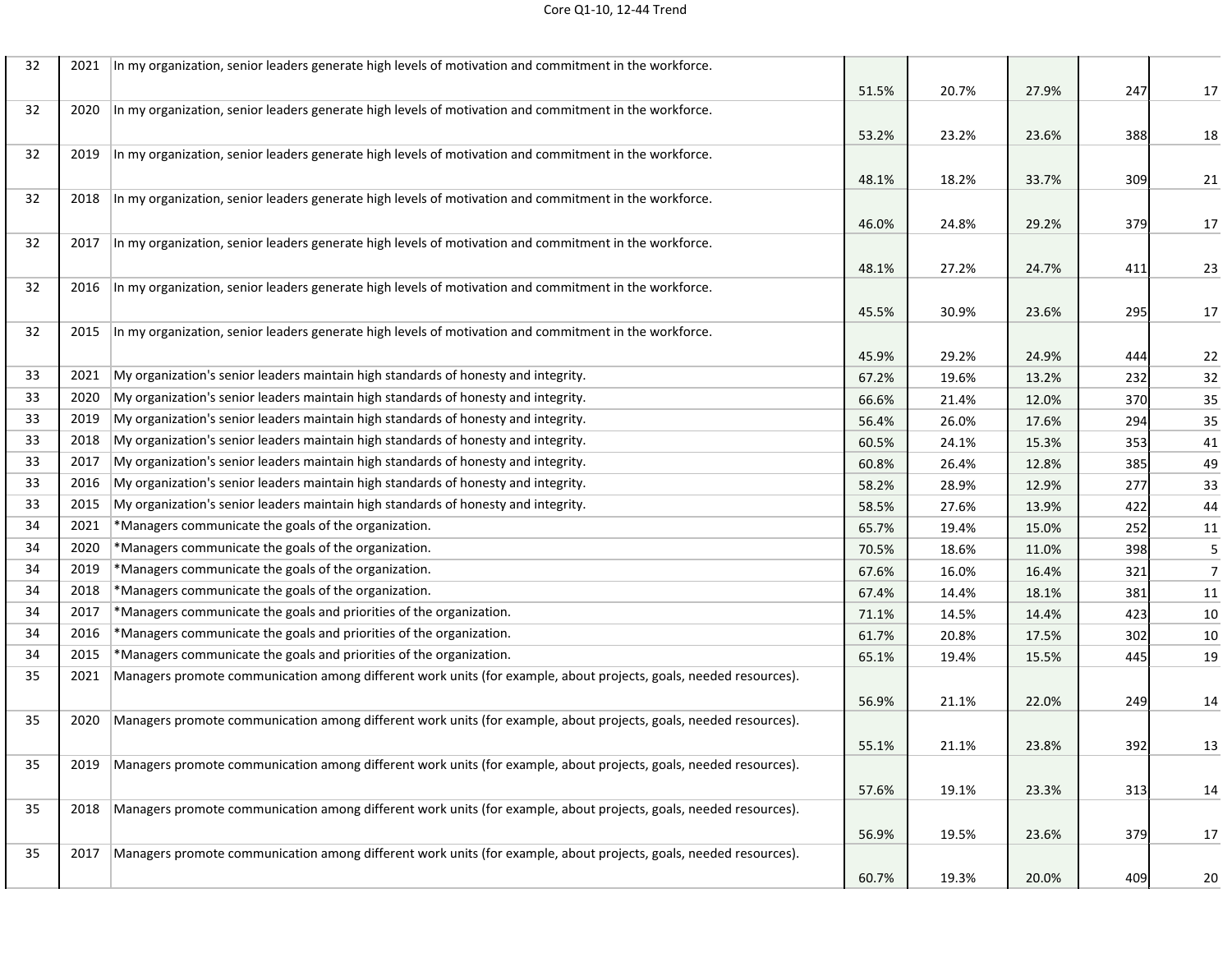| 35 | 2016 | Managers promote communication among different work units (for example, about projects, goals, needed resources). |       |       |       |     |                |
|----|------|-------------------------------------------------------------------------------------------------------------------|-------|-------|-------|-----|----------------|
|    |      |                                                                                                                   | 54.5% | 23.5% | 22.0% | 297 | 16             |
| 35 | 2015 | Managers promote communication among different work units (for example, about projects, goals, needed resources). |       |       |       |     |                |
|    |      |                                                                                                                   | 55.4% | 24.3% | 20.2% | 429 | 34             |
| 36 | 2021 | Overall, how good a job do you feel is being done by the manager directly above your immediate supervisor?        |       |       |       |     |                |
|    |      |                                                                                                                   | 71.6% | 18.5% | 9.9%  | 238 | 27             |
| 36 | 2020 | Overall, how good a job do you feel is being done by the manager directly above your immediate supervisor?        |       |       |       |     |                |
|    |      |                                                                                                                   | 71.0% | 16.1% | 12.9% | 377 | 28             |
| 36 | 2019 | Overall, how good a job do you feel is being done by the manager directly above your immediate supervisor?        |       |       |       |     |                |
|    |      |                                                                                                                   | 67.1% | 17.4% | 15.5% | 309 | 19             |
| 36 | 2018 | Overall, how good a job do you feel is being done by the manager directly above your immediate supervisor?        |       |       |       |     |                |
|    |      |                                                                                                                   | 64.8% | 18.9% | 16.2% | 370 | 25             |
| 36 | 2017 | Overall, how good a job do you feel is being done by the manager directly above your immediate supervisor?        |       |       |       |     |                |
|    |      |                                                                                                                   | 68.4% | 17.6% | 13.9% | 408 | 25             |
| 36 | 2016 | Overall, how good a job do you feel is being done by the manager directly above your immediate supervisor?        |       |       |       |     |                |
|    |      |                                                                                                                   | 66.8% | 20.4% | 12.8% | 296 | 17             |
| 36 | 2015 | Overall, how good a job do you feel is being done by the manager directly above your immediate supervisor?        |       |       |       |     |                |
|    |      |                                                                                                                   | 68.2% | 19.7% | 12.1% | 413 | 52             |
| 37 | 2021 | I have a high level of respect for my organization's senior leaders.                                              | 62.4% | 23.6% | 14.0% | 259 | 6              |
| 37 | 2020 | have a high level of respect for my organization's senior leaders.                                                | 64.9% | 23.6% | 11.5% | 395 | 8              |
| 37 | 2019 | have a high level of respect for my organization's senior leaders.                                                | 59.9% | 23.5% | 16.5% | 321 | $\overline{7}$ |
| 37 | 2018 | have a high level of respect for my organization's senior leaders.                                                | 62.1% | 20.1% | 17.8% | 388 | 8              |
| 37 | 2017 | have a high level of respect for my organization's senior leaders.                                                | 59.8% | 24.1% | 16.1% | 419 | 13             |
| 37 | 2016 | have a high level of respect for my organization's senior leaders.                                                | 59.0% | 23.7% | 17.4% | 306 | 6              |
| 37 | 2015 | I have a high level of respect for my organization's senior leaders.                                              | 63.2% | 23.7% | 13.1% | 456 | 10             |
| 38 | 2021 | Senior leaders demonstrate support for Work-Life programs.                                                        | 66.8% | 18.7% | 14.5% | 243 | 22             |
| 38 | 2020 | Senior leaders demonstrate support for Work-Life programs.                                                        | 67.2% | 21.7% | 11.1% | 374 | 30             |
| 38 | 2019 | Senior leaders demonstrate support for Work-Life programs.                                                        | 61.9% | 22.9% | 15.2% | 308 | 19             |
| 38 | 2018 | Senior leaders demonstrate support for Work-Life programs.                                                        | 62.2% | 20.8% | 17.0% | 368 | 27             |
| 38 | 2017 | Senior leaders demonstrate support for Work-Life programs.                                                        | 68.2% | 20.7% | 11.1% | 393 | 40             |
| 38 | 2016 | Senior leaders demonstrate support for Work-Life programs.                                                        | 63.6% | 23.1% | 13.4% | 287 | 26             |
| 38 | 2015 | Senior leaders demonstrate support for Work-Life programs.                                                        | 64.5% | 25.2% | 10.3% | 411 | 52             |
| 39 | 2021 | *How satisfied are you with your involvement in decisions that affect your work?                                  | 52.6% | 20.0% | 27.4% | 258 | N/A            |
| 39 | 2020 | *How satisfied are you with your involvement in decisions that affect your work?                                  | 55.0% | 24.1% | 20.9% | 399 | N/A            |
| 39 | 2019 | *How satisfied are you with your involvement in decisions that affect your work?                                  | 54.9% | 17.5% | 27.7% | 323 | N/A            |
| 39 | 2018 | *How satisfied are you with your involvement in decisions that affect your work?                                  | 52.3% | 19.0% | 28.7% | 394 | N/A            |
| 39 | 2017 | *How satisfied are you with your involvement in decisions that affect your work?                                  | 54.3% | 22.3% | 23.4% | 432 | N/A            |
| 39 | 2016 | *How satisfied are you with your involvement in decisions that affect your work?                                  | 50.6% | 29.7% | 19.8% | 311 | N/A            |
|    |      |                                                                                                                   |       |       |       |     |                |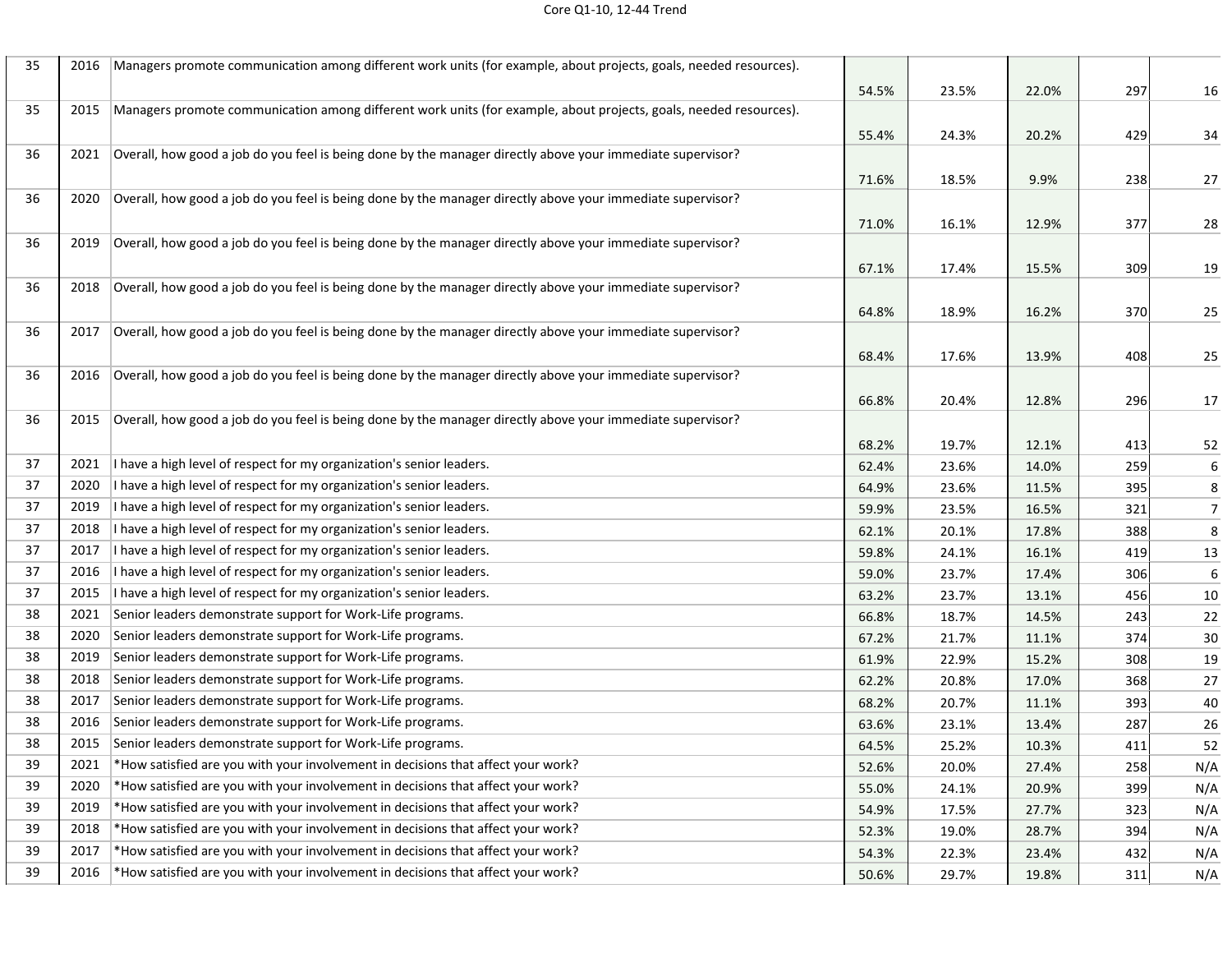| 39 | 2015 | *How satisfied are you with your involvement in decisions that affect your work?                                 | 52.5% | 26.8% | 20.7% | 466 | N/A |
|----|------|------------------------------------------------------------------------------------------------------------------|-------|-------|-------|-----|-----|
| 40 | 2021 | *How satisfied are you with the information you receive from management on what's going on in your organization? |       |       |       |     |     |
|    |      |                                                                                                                  | 53.7% | 23.2% | 23.1% | 258 | N/A |
| 40 | 2020 | *How satisfied are you with the information you receive from management on what's going on in your organization? |       |       |       |     |     |
|    |      |                                                                                                                  | 61.0% | 17.1% | 21.9% | 400 | N/A |
| 40 | 2019 | *How satisfied are you with the information you receive from management on what's going on in your organization? |       |       |       |     |     |
|    |      |                                                                                                                  | 56.4% | 19.0% | 24.7% | 324 | N/A |
| 40 | 2018 | *How satisfied are you with the information you receive from management on what's going on in your organization? |       |       |       |     |     |
|    |      |                                                                                                                  | 53.2% | 18.3% | 28.5% | 392 | N/A |
| 40 | 2017 | *How satisfied are you with the information you receive from management on what's going on in your organization? |       |       |       |     |     |
|    |      |                                                                                                                  | 57.7% | 18.8% | 23.5% | 431 | N/A |
| 40 | 2016 | *How satisfied are you with the information you receive from management on what's going on in your organization? |       |       |       |     |     |
|    |      |                                                                                                                  | 53.3% | 25.0% | 21.7% | 310 | N/A |
| 40 | 2015 | *How satisfied are you with the information you receive from management on what's going on in your organization? |       |       |       |     |     |
|    |      |                                                                                                                  | 56.0% | 20.7% | 23.3% | 466 | N/A |
| 41 | 2021 | *How satisfied are you with the recognition you receive for doing a good job?                                    | 53.0% | 24.3% | 22.7% | 258 | N/A |
| 41 | 2020 | *How satisfied are you with the recognition you receive for doing a good job?                                    | 59.3% | 18.4% | 22.3% | 399 | N/A |
| 41 | 2019 | *How satisfied are you with the recognition you receive for doing a good job?                                    | 59.7% | 19.9% | 20.4% | 324 | N/A |
| 41 | 2018 | *How satisfied are you with the recognition you receive for doing a good job?                                    | 57.2% | 17.9% | 24.9% | 393 | N/A |
| 41 | 2017 | *How satisfied are you with the recognition you receive for doing a good job?                                    | 56.8% | 21.4% | 21.7% | 427 | N/A |
| 41 | 2016 | *How satisfied are you with the recognition you receive for doing a good job?                                    | 54.8% | 25.7% | 19.5% | 307 | N/A |
| 41 | 2015 | *How satisfied are you with the recognition you receive for doing a good job?                                    | 53.0% | 23.1% | 23.9% | 459 | N/A |
| 42 | 2021 | *Considering everything, how satisfied are you with your job?                                                    | 66.9% | 13.7% | 19.4% | 258 | N/A |
| 42 | 2020 | *Considering everything, how satisfied are you with your job?                                                    | 70.2% | 13.4% | 16.4% | 399 | N/A |
| 42 | 2019 | *Considering everything, how satisfied are you with your job?                                                    | 69.3% | 12.3% | 18.4% | 321 | N/A |
| 42 | 2018 | *Considering everything, how satisfied are you with your job?                                                    | 65.7% | 16.3% | 18.0% | 393 | N/A |
| 42 | 2017 | *Considering everything, how satisfied are you with your job?                                                    | 72.7% | 11.2% | 16.1% | 427 | N/A |
| 42 | 2016 | *Considering everything, how satisfied are you with your job?                                                    | 69.0% | 17.2% | 13.8% | 310 | N/A |
| 42 | 2015 | *Considering everything, how satisfied are you with your job?                                                    | 71.6% | 14.7% | 13.6% | 464 | N/A |
| 43 | 2021 | Considering everything, how satisfied are you with your pay?                                                     | 63.8% | 16.7% | 19.6% | 260 | N/A |
| 43 | 2020 | Considering everything, how satisfied are you with your pay?                                                     | 62.9% | 16.6% | 20.5% | 400 | N/A |
| 43 | 2019 | Considering everything, how satisfied are you with your pay?                                                     | 63.7% | 15.3% | 21.0% | 322 | N/A |
| 43 | 2018 | Considering everything, how satisfied are you with your pay?                                                     | 64.8% | 16.0% | 19.1% | 394 | N/A |
| 43 | 2017 | Considering everything, how satisfied are you with your pay?                                                     | 63.0% | 15.6% | 21.4% | 430 | N/A |
| 43 | 2016 | Considering everything, how satisfied are you with your pay?                                                     | 58.5% | 19.6% | 21.9% | 309 | N/A |
| 43 | 2015 | Considering everything, how satisfied are you with your pay?                                                     | 62.1% | 17.1% | 20.8% | 466 | N/A |
| 44 | 2021 | *Considering everything, how satisfied are you with your organization?                                           | 64.7% | 16.9% | 18.4% | 260 | N/A |
| 44 | 2020 | *Considering everything, how satisfied are you with your organization?                                           | 66.2% | 19.5% | 14.3% | 401 | N/A |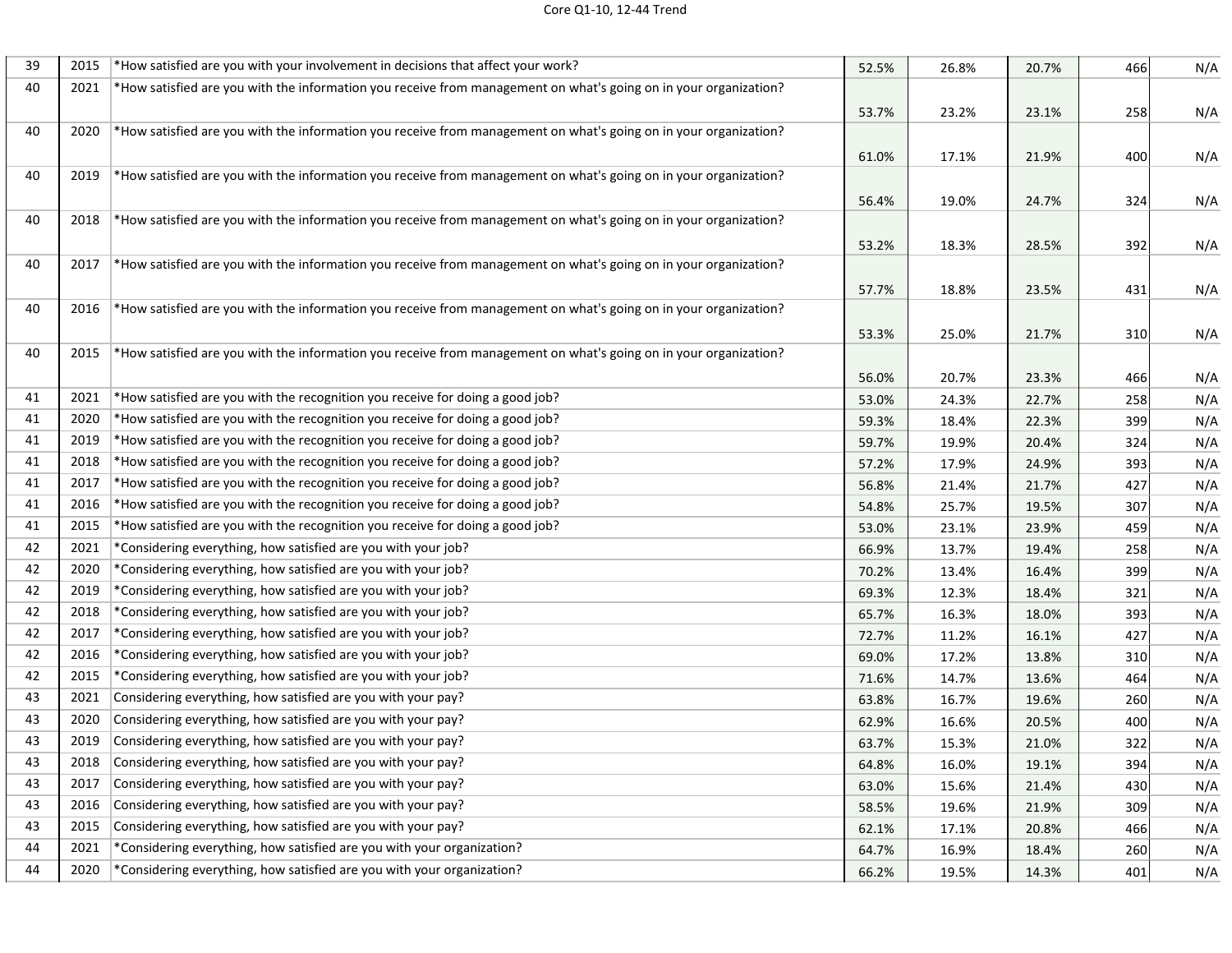| 44 | 2019 | *Considering everything, how satisfied are you with your organization?    | 64.7% | 17.2% | 18.1% | 322 | N/A |
|----|------|---------------------------------------------------------------------------|-------|-------|-------|-----|-----|
| 44 | 2018 | *Considering everything, how satisfied are you with your organization?    | 66.2% | 15.8% | 18.0% | 387 | N/A |
| 44 | 2017 | *Considering everything, how satisfied are you with your organization?    | 70.4% | 15.9% | 13.7% | 429 | N/A |
| 44 | 2016 | *Considering everything, how satisfied are you with your organization?    | 69.2% | 17.6% | 13.3% | 308 | N/A |
| 44 | 2015 | $*$ Considering everything, how satisfied are you with your organization? | 67.8% | 19.8% | 12.4% | 462 | N/A |

\* AES prescribed items as of 2017 (5 CFR Part 250, Subpart C)

\*\* Unweighted count of responses excluding "Do Not Know" or "No Basis to Judge"

Percentages are weighted to represent the Agency's population.

Trending for Q14-Q19 is based on the "During the COVID-19 Pandemic" responses in 2020.

Q14-Q19 were not included in the 2015-2019 OPM FEVS and therefore not shown for those years.

The rows above do not include results for any year when there were fewer than 4 completed surveys.

"-<sup>a</sup>" indicates that there are no trending results available for the year.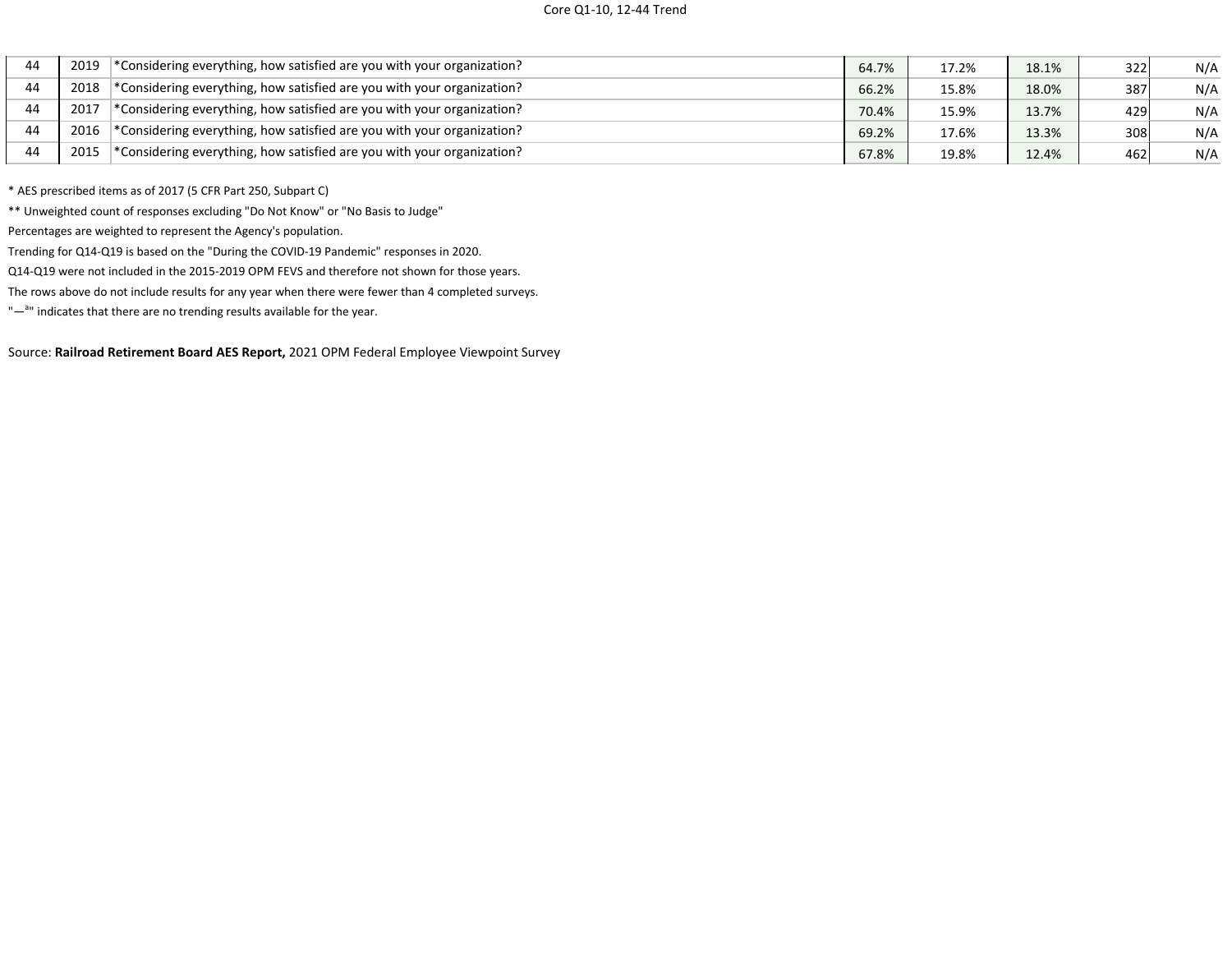### *45. Since the last OPM FEVS (September and October 2020), on average what percentage of your work time have you been physically present at your agency worksite (including headquarters, bureau, field offices, etc.)?*

|                                                                     | 2021 | 2021   | 2020     | 2020   |
|---------------------------------------------------------------------|------|--------|----------|--------|
|                                                                     | N    | %      | <b>N</b> | %      |
| 100% of my work time                                                | 17   | 7.3%   |          | 1.9%   |
| At least 75% but less than 100%                                     | 26   | 10.4%  | 13       | 3.5%   |
| At least 50% but less than 75%                                      | 18   | 6.7%   | 16       | 4.2%   |
| At least 25% but less than 50%                                      | 22   | 9.0%   | 49       | 13.0%  |
| Less than 25%                                                       | 91   | 33.6%  | 125      | 31.2%  |
| I have not been physically present at my agency worksite during the |      |        |          |        |
| pandemic                                                            | 85   | 33.0%  | 189      | 46.2%  |
| Total                                                               | 259  | 100.0% | 399      | 100.0% |

Percentages are weighted to represent the Agency's population.

The rows above do not include results for any year when there were fewer than 4 completed surveys.

"-<sup>a</sup>" indicates that there are no trending results available for the year.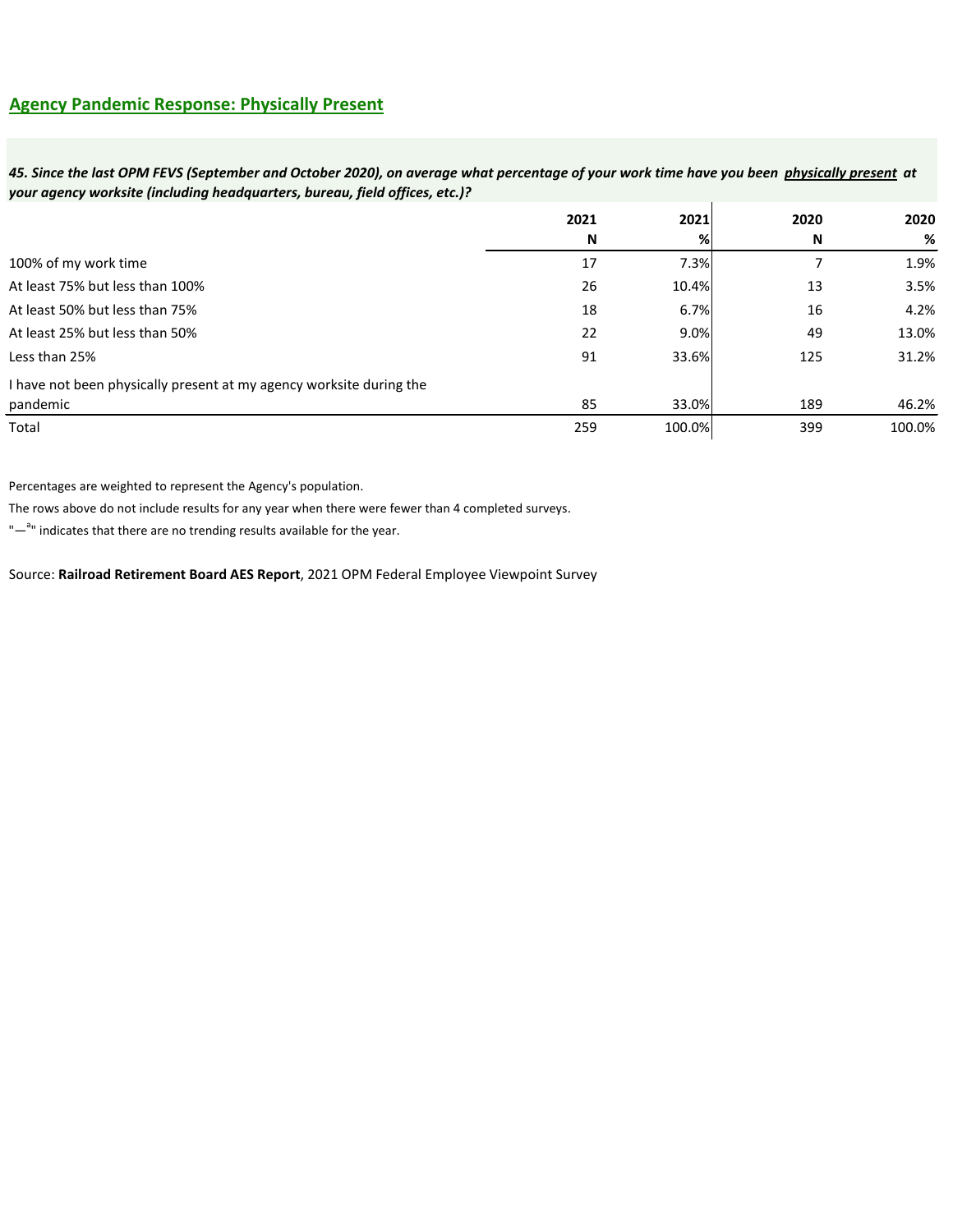# **Telework Trends**

| 46. Please select the response that BEST describes your current teleworking schedule.                                                                           |           |           |                |           |           |              |
|-----------------------------------------------------------------------------------------------------------------------------------------------------------------|-----------|-----------|----------------|-----------|-----------|--------------|
|                                                                                                                                                                 | 2021<br>N | 2021<br>℅ | 2020<br>N      | 2020<br>℅ | 2019<br>N | 2019<br>$\%$ |
| I telework every work day                                                                                                                                       | 159       | 60.3%     | 252            | 62.3%     |           | 0.6%         |
| I telework 3 or 4 days per week                                                                                                                                 | 47        | 18.7%     | 100            | 26.1%     | 4         | 1.4%         |
| I telework 1 or 2 days per week                                                                                                                                 | 26        | 11.1%     | 27             | 7.0%      | 144       | 43.9%        |
| I telework, but only about 1 or 2 days per month                                                                                                                |           | 2.6%      | $\overline{2}$ | 0.5%      | 11        | 3.5%         |
| I telework very infrequently, on an unscheduled or short-term basis                                                                                             |           | 2.3%      | 4              | 1.1%      | 22        | 7.2%         |
| I do not telework because I have to be physically present on the job (e.g.,<br>law enforcement officers, TSA agent, border patrol agent, security<br>personnel) | 4         | 1.5%      | 6              | 1.5%      | 43        | 13.0%        |
| I do not telework because of technical issues (e.g., connectivity, inadequate<br>equipment) that prevent me from teleworking                                    | 0         | 0.0%      | $\mathbf{1}$   | 0.3%      | 10        | 2.9%         |
| I do not telework because I did not receive approval to do so, even though I<br>have the kind of job where I can telework                                       | 3         | 1.0%      | 0              | 0.0%      | 44        | 15.2%        |
| I do not telework because I choose not to telework                                                                                                              | 6         | 2.5%      | 4              | 1.3%      | 42        | 12.3%        |
| Total                                                                                                                                                           | 259       | 100.0%    | 396            | 100.0%    | 322       | 100.0%       |

Source: **Railroad Retirement Board AES Report**, 2021 OPM Federal Employee Viewpoint Survey

Percentages are weighted to represent the Agency's population.

Trending for Q46 is based on the "As of now" responses in 2020.

The rows above do not include results for any year when there were fewer than 4 completed surveys.

"-<sup>a</sup>" indicates that there are no trending results available for the year.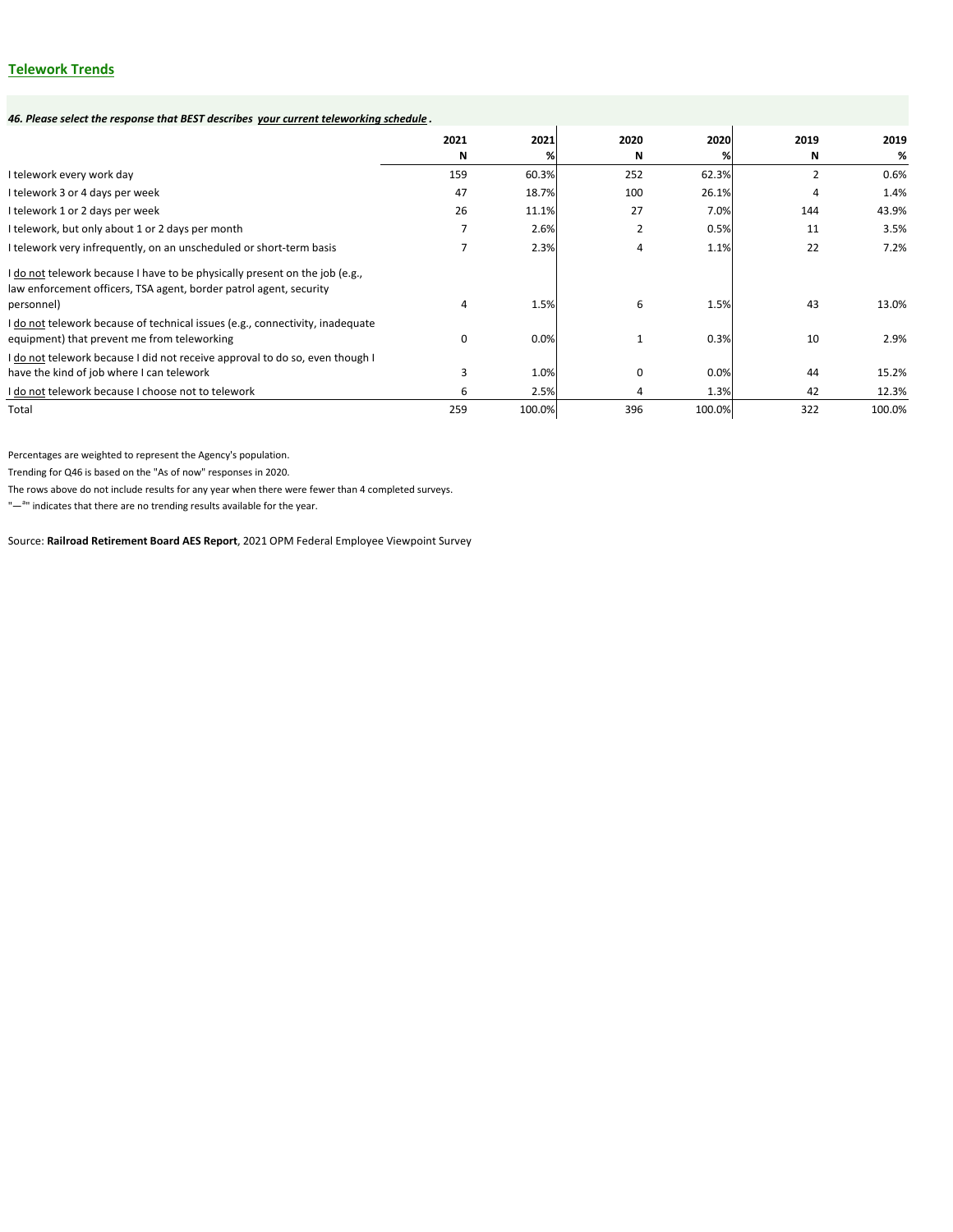# **Pandemic: Employee Supports**

|                                                                                                               |                   |                                 | 2021        | 2021                              |               |               |                                 |                   | 2020                              | 2020        |                  |                  |
|---------------------------------------------------------------------------------------------------------------|-------------------|---------------------------------|-------------|-----------------------------------|---------------|---------------|---------------------------------|-------------------|-----------------------------------|-------------|------------------|------------------|
|                                                                                                               | 2021              | 2021                            | Needed, but | Needed, but                       | 2021          | 2021          | 2020                            | 2020              | Needed, but                       | Needed, but | 2020             | 2020             |
|                                                                                                               | <b>Needed and</b> | Needed and                      |             | not available to not available to | Not needed by | Not needed by | Needed and                      | <b>Needed and</b> | not available to not available to |             | Not needed by    | Not needed by    |
|                                                                                                               |                   | available to me available to me | me          | me                                | me now        | me now        | available to me available to me |                   | me                                | me          | me now           | me now           |
|                                                                                                               |                   |                                 |             |                                   | N             |               | N                               |                   |                                   |             | <b>N</b>         |                  |
| 47A. Expanded telework                                                                                        | 225               | 87.0%                           | 11          | 4.3%                              | 23            | 8.7%          | 347                             | 89.3%             | 6                                 | 1.6%        | 36               | 9.1%             |
| 47B. Expanded work schedule flexibilities                                                                     | 183               | 70.7%                           | 32          | 14.0%                             | 40            | 15.3%         | 238                             | 61.2%             | 46                                | 12.1%       | 105              | 26.7%            |
| 47C. Expanded leave policies                                                                                  | 143               | 56.8%                           | 18          | 7.0%                              | 93            | 36.2%         | 166                             | 43.8%             | 26                                | 7.1%        | 194              | 49.1%            |
| 47D. Clear guidance on COVID-19 vaccination protocols                                                         | 207               | 81.4%                           | 14          | 5.0%                              | 35            | 13.6%         | $-{}^a$                         |                   | $-$ <sup>a</sup>                  |             | $-$ <sup>a</sup> | $-$ <sup>a</sup> |
| 47E. Appropriate physical health resources (e.g., access to COVID-19 testing)<br>at my agency worksite        | 84                | 35.5%                           | 55          | 22.0%                             | 117           | 42.6%         |                                 |                   | $-$                               |             | $-$ <sup>a</sup> |                  |
| 47F. Timely communication about possible COVID-19 exposure at my agency<br>worksite                           | 136               | 52.7%                           | 45          | 19.3%                             | 75            | 28.0%         | 174                             | 46.3%             | 112                               | 28.3%       | 106              | 25.4%            |
|                                                                                                               | 162               | 62.2%                           | 13          | 5.7%                              | 81            | 32.1%         | 241                             | 62.6%             | 12                                | 3.4%        | 139              | 33.9%            |
| 47G. Social distancing in my agency worksite                                                                  |                   |                                 |             |                                   |               |               |                                 |                   |                                   |             |                  |                  |
| 47H. Encouraged use of personal protective equipment (PPE) or other safety<br>equipment in my agency worksite | 167               | 64.6%                           |             | 2.9%                              | 83            | 32.5%         | 238                             | 62.5%             | 12                                | 3.5%        | 140              | 34.0%            |
| 47I. Cleaning and sanitizing performed regularly in my agency worksite to<br>reduce risk of COVID-19 illness  | 144               | 55.9%                           | 29          | 11.8%                             | 83            | 32.3%         | —                               |                   | $-$ <sup>a</sup>                  |             | $-$ <sup>a</sup> |                  |
| 47J. A well-ventilated worksite                                                                               | 114               | 44.6%                           | 57          | 22.3%                             | 86            | 33.1%         |                                 |                   | a a<br>—                          |             | $-$ <sup>a</sup> |                  |
| 47K. Clear guidance on quarantine requirements after any COVID-19<br>exposure                                 | 149               | 59.2%                           | 29          | 11.7%                             | 79            | 29.1%         |                                 |                   |                                   |             | $-{}^a$          |                  |

Source: **Railroad Retirement Board AES Report**, 2021 OPM Federal Employee Viewpoint Survey

#### *47. How has your organization supported you during the COVID-19 pandemic?*

For each support listed, choose the best response from one of the 3 columns: (1) those supports you needed and have been <u>available</u> to you, (2) those needed but not available to you, and (3) those supports you have not cu

Percentages are weighted to represent the Agency's population.

The rows above do not include results for any year when there were fewer than 4 completed surveys.

"-<sup>a</sup>" indicates that there are no trending results available for the year.

Items Q47D-E and Q47I-K are new and do not trend. Item text for Q47F and Q47G has changed from the 2020 FEVS.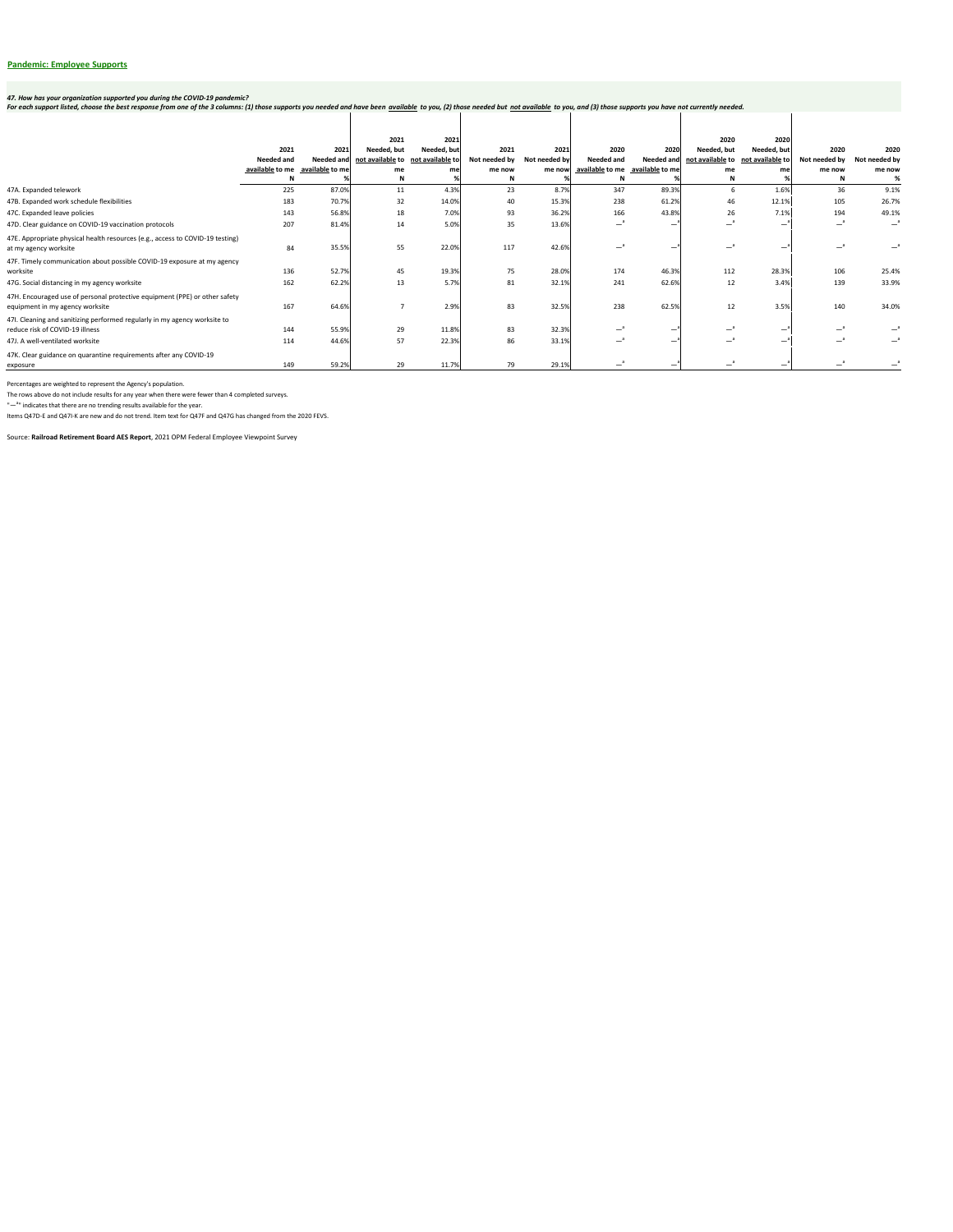### **Pandemic Response: Senior Leaders and Supervisors**

#### *48. My organization's senior leaders demonstrate commitment to employee health and safety.*

|                            | 2021        | 2021   | 2020 | 2020   |
|----------------------------|-------------|--------|------|--------|
|                            | $\mathbf N$ | %      | N    | %      |
| <b>Strongly Agree</b>      | 107         | 41.8%  | 207  | 53.5%  |
| Agree                      | 92          | 38.0%  | 124  | 33.2%  |
| Neither Agree nor Disagree | 30          | 12.9%  | 31   | 8.6%   |
| Disagree                   | 12          | 5.0%   | 10   | 2.8%   |
| <b>Strongly Disagree</b>   | 5           | 2.4%   | 6    | 1.8%   |
| No Basis to Judge          | 14          | — 1    | 14   | $-b$   |
| Total                      | 260         | 100.0% | 392  | 100.0% |

#### *49. My organization's senior leaders support policies and procedures to protect employee health and safety.*

|                            | 2021 | 2021   | 2020 | 2020   |
|----------------------------|------|--------|------|--------|
|                            | N    | %      | N    | %      |
| <b>Strongly Agree</b>      | 104  | 40.6%  | 207  | 53.2%  |
| Agree                      | 91   | 38.3%  | 132  | 35.6%  |
| Neither Agree nor Disagree | 30   | 12.6%  | 32   | 8.7%   |
| <b>Disagree</b>            | 11   | 5.1%   | 3    | 0.6%   |
| <b>Strongly Disagree</b>   |      | 3.4%   | 6    | 1.8%   |
| No Basis to Judge          | 14   |        | 12   | b      |
| Total                      | 257  | 100.0% | 392  | 100.0% |

#### *50. My organization's senior leaders provide effective communications about what to expect with the return to the physical worksite.*

|                            | 2021 | 2021             |
|----------------------------|------|------------------|
|                            | N    | %                |
| <b>Strongly Agree</b>      | 89   | 34.7%            |
| Agree                      | 87   | 34.4%            |
| Neither Agree nor Disagree | 38   | 16.5%            |
| Disagree                   | 24   | 9.2%             |
| <b>Strongly Disagree</b>   | 12   | 5.1%             |
| No Basis to Judge          | 7    | $-^{\mathsf{b}}$ |
| Total                      | 257  | 100.0%           |

#### *51. My supervisor shows concern for my health and safety.*

|                            | 2021        | 2021   | 2020 | 2020             |
|----------------------------|-------------|--------|------|------------------|
|                            | $\mathbf N$ | %      | N    | %                |
| <b>Strongly Agree</b>      | 127         | 48.3%  | 205  | 52.4%            |
| Agree                      | 91          | 38.3%  | 116  | 30.5%            |
| Neither Agree nor Disagree | 19          | 8.3%   | 44   | 11.7%            |
| <b>Disagree</b>            | 6           | 2.4%   | 8    | 2.1%             |
| <b>Strongly Disagree</b>   | 8           | 2.7%   | 12   | 3.4%             |
| No Basis to Judge          | 8           |        | 6    | $-^{\mathsf{b}}$ |
| Total                      | 259         | 100.0% | 391  | 100.0%           |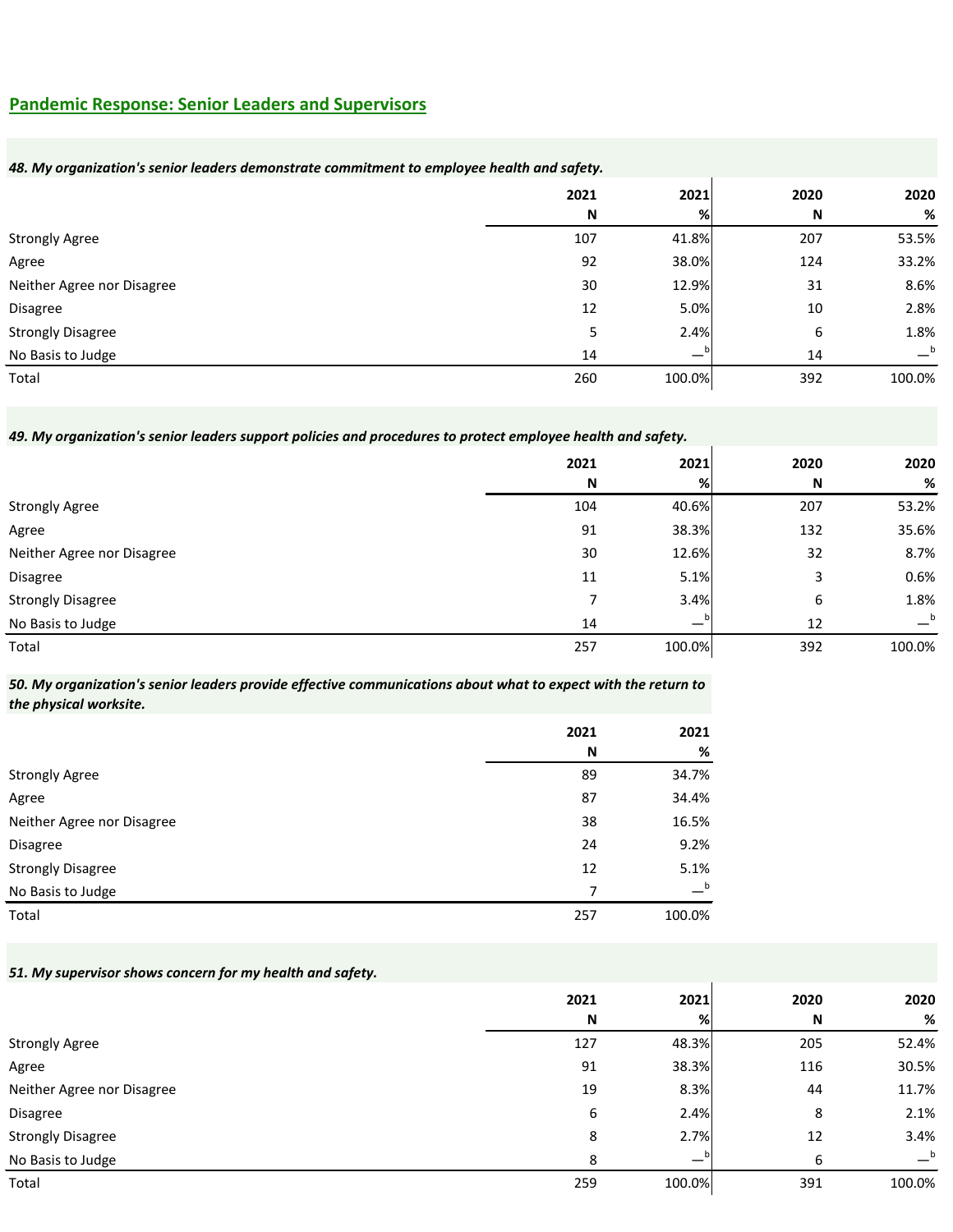#### *52. My supervisor supports my efforts to stay healthy and safe while working.*

|                            | 2021         | 2021   | 2020 | 2020   |
|----------------------------|--------------|--------|------|--------|
|                            | $\mathsf{N}$ | %      | N    | %      |
| <b>Strongly Agree</b>      | 126          | 48.3%  | 205  | 52.6%  |
| Agree                      | 88           | 35.8%  | 121  | 31.8%  |
| Neither Agree nor Disagree | 24           | 10.4%  | 43   | 11.3%  |
| Disagree                   | 5.           | 2.2%   | 5    | 1.3%   |
| <b>Strongly Disagree</b>   | 8            | 3.3%   | 11   | 3.0%   |
| No Basis to Judge          | 8            |        | 9    | b      |
| Total                      | 259          | 100.0% | 394  | 100.0% |

#### *53. My supervisor creates an environment where I can voice my concerns about staying healthy and safe.*

|                            | 2021 | 2021                     | 2020 | 2020             |
|----------------------------|------|--------------------------|------|------------------|
|                            | N    | %                        | N    | %                |
| <b>Strongly Agree</b>      | 112  | 43.7%                    | 186  | 48.4%            |
| Agree                      | 86   | 35.4%                    | 113  | 29.7%            |
| Neither Agree nor Disagree | 28   | 12.4%                    | 51   | 13.9%            |
| Disagree                   | 12   | 5.3%                     | 13   | 3.5%             |
| <b>Strongly Disagree</b>   | 9    | 3.2%                     | 16   | 4.5%             |
| No Basis to Judge          | 13   | $\overline{\phantom{0}}$ | 13   | $-^{\mathsf{b}}$ |
| Total                      | 260  | 100.0%                   | 392  | 100.0%           |

Percentages are weighted to represent the Agency's population.

Trending for Q48, Q49, Q51-Q53 is based on the "During the COVID-19 Pandemic" responses in 2020.

The rows above do not include results for any year when there were fewer than 4 completed surveys.

"-<sup>a</sup>" indicates that there are no trending results available for the year.

"-<sup>b</sup>" indicates that the "No Basis to Judge" responses are not included in percentage calculations.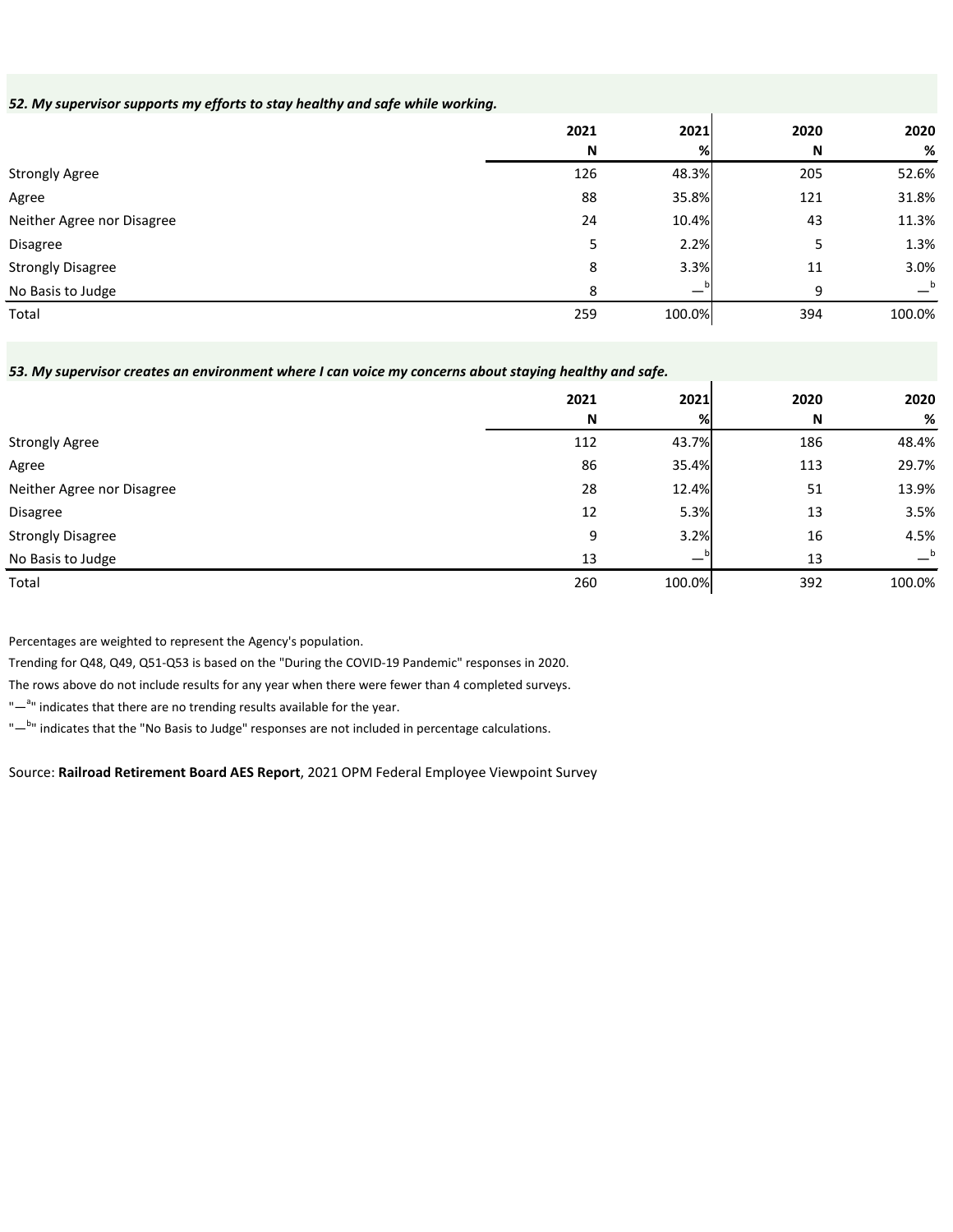# **Pandemic: Type of Work**

| 54. Does the type of work you do require you to be physically present at a worksite (e.g., border patrol agent, TSA agent, meat inspector)? |      |        |      |        |  |  |
|---------------------------------------------------------------------------------------------------------------------------------------------|------|--------|------|--------|--|--|
|                                                                                                                                             | 2021 | 2021   | 2020 | 2020   |  |  |
|                                                                                                                                             | N    | %      | N    | %      |  |  |
| Yes                                                                                                                                         | 34   | 13.9%  | 27   | 7.3%   |  |  |
| No                                                                                                                                          | 207  | 79.3%  | 323  | 84.3%  |  |  |
| Other                                                                                                                                       | 18   | 6.8%   | 30   | 8.4%   |  |  |
| Total                                                                                                                                       | 259  | 100.0% | 380  | 100.0% |  |  |

Percentages are weighted to represent the Agency's population.

The rows above do not include results for any year when there were fewer than 4 completed surveys.

"-<sup>a</sup>" indicates that there are no trending results available for the year.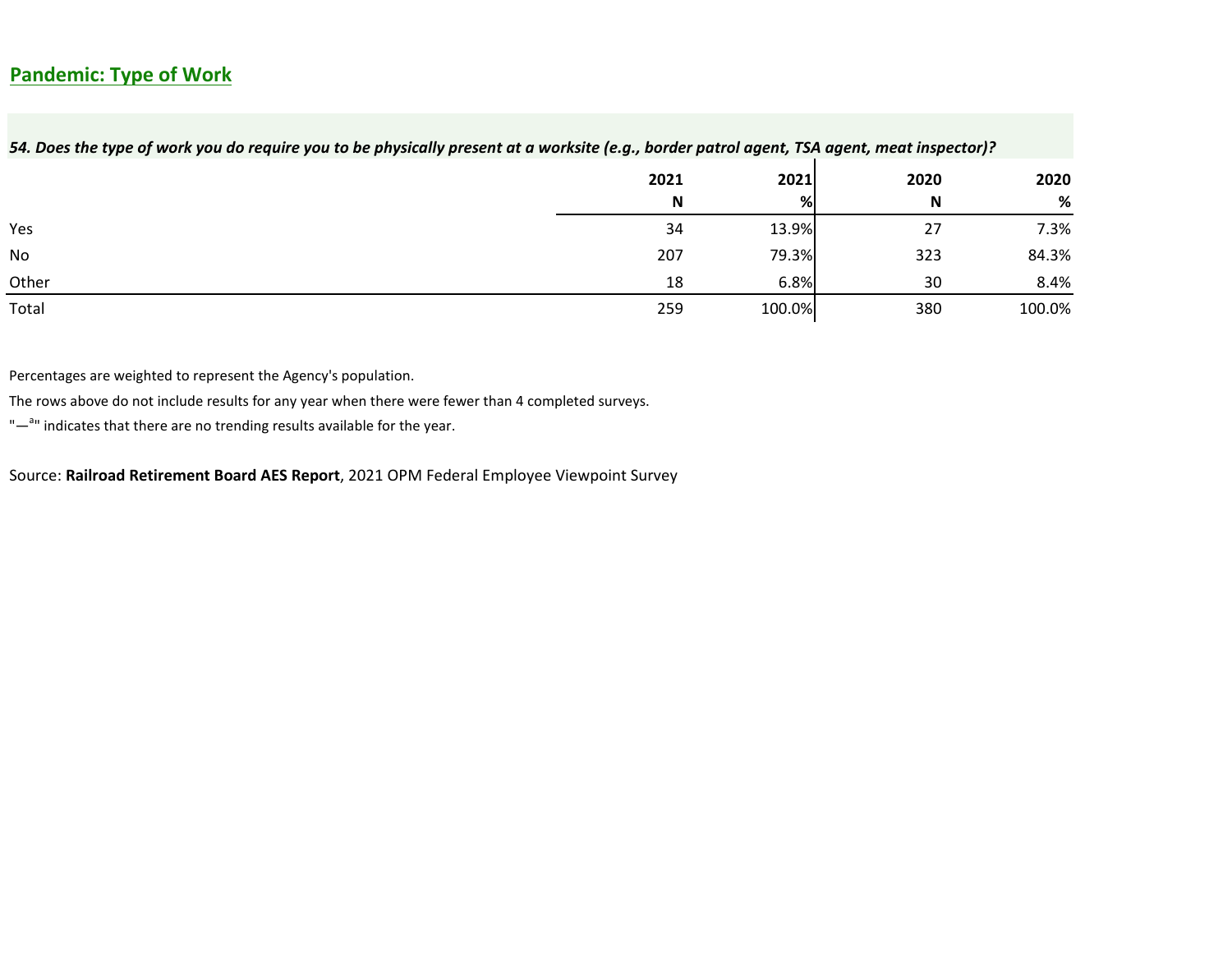### **Pandemic Response**

*55. My agency's leadership updates employees about return to the worksite planning.*

|                            | 2021          | 2021   |
|----------------------------|---------------|--------|
|                            | N             | %      |
| <b>Strongly Agree</b>      | 85            | 32.6%  |
| Agree                      | 131           | 51.4%  |
| Neither Agree nor Disagree | 18            | 7.5%   |
| <b>Disagree</b>            | 14            | 5.4%   |
| <b>Strongly Disagree</b>   | 8             | 3.2%   |
| Do Not Know                | $\mathcal{P}$ | $-b$   |
| Total                      | 258           | 100.0% |

*56. In plans to return more employees to the worksite, my organization has made employee safety a top priority.*

|                            | 2021 | 2021             |
|----------------------------|------|------------------|
|                            | N    | %                |
| <b>Strongly Agree</b>      | 81   | 32.1%            |
| Agree                      | 95   | 38.6%            |
| Neither Agree nor Disagree | 43   | 18.5%            |
| Disagree                   | 13   | 5.6%             |
| <b>Strongly Disagree</b>   | 11   | 5.1%             |
| Do Not Know                | 15   | $-^{\mathsf{b}}$ |
| Total                      | 258  | 100.0%           |

# *57. Based on my organization's handling of the COVID-19 pandemic, I believe my organization will respond effectively to future emergencies.*

|                            | 2021 | 2021  | 2020 | 2020  |
|----------------------------|------|-------|------|-------|
|                            | N    | %     | N    | %     |
| <b>Strongly Agree</b>      | 88   | 34.4% | 149  | 39.0% |
| Agree                      | 105  | 41.9% | 153  | 40.6% |
| Neither Agree nor Disagree | 33   | 14.7% | 42   | 11.6% |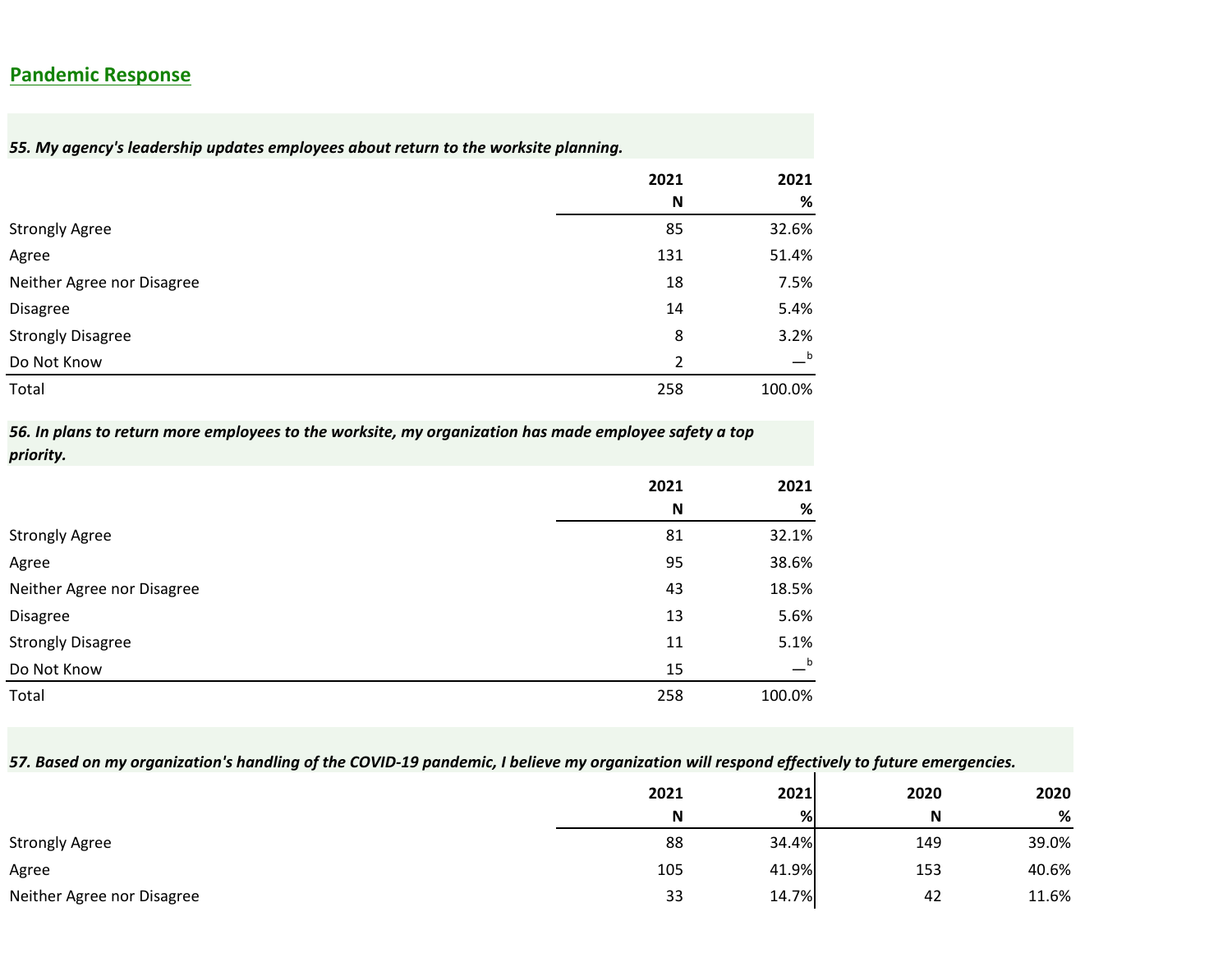| Disagree                 | 11  | 4.6%   | 16  | 4.3%   |
|--------------------------|-----|--------|-----|--------|
| <b>Strongly Disagree</b> | 10  | 4.3%   | a 1 | 4.6%   |
| Do Not Know              | 12  |        |     | –      |
| Total                    | 259 | 100.0% | 385 | 100.0% |

Percentages are weighted to represent the Agency's population.

The rows above do not include results for any year when there were fewer than 4 completed surveys.

- "-<sup>a</sup>" indicates that there are no trending results available for the year.
- "-<sup>b</sup>" indicates that the "Do Not Know" responses are not included in percentage calculations.

The "Do Not Know" response option for Q57 was worded as "No Basis to Judge" in 2020.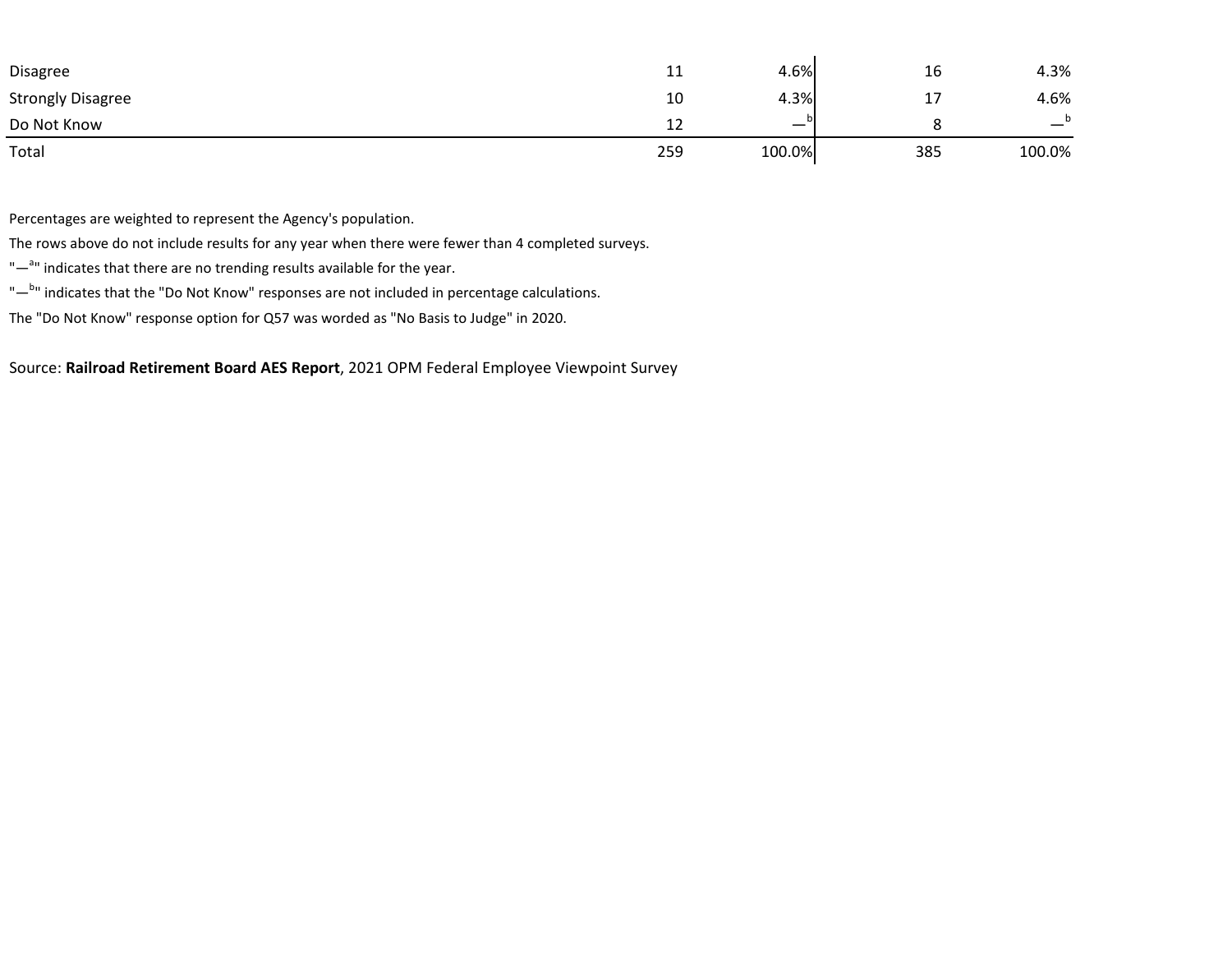# **Employment Demographics**

| Where do you work?                                   |        |
|------------------------------------------------------|--------|
|                                                      | $\%$   |
| Headquarters                                         | 63.8%  |
| Field                                                | 21.4%  |
| Full-time telework (e.g., home office, telecenter)   | 14.8%  |
| Total                                                | 100.0% |
| <b>What is your supervisory status?</b>              |        |
|                                                      | $\%$   |
| Senior Leader                                        | 2.8%   |
| Manager                                              | 7.9%   |
| Supervisor                                           | 10.3%  |
| Team Leader                                          | 12.3%  |
| Non-Supervisor                                       | 66.8%  |
| Total                                                | 100.0% |
| What is your pay category/grade?                     |        |
|                                                      | $\%$   |
| Federal Wage System                                  | 0.0%   |
| GS 1-6                                               | 3.6%   |
| GS 7-12                                              | 64.0%  |
| GS 13-15                                             | 30.8%  |
| Senior Executive Service                             | 1.6%   |
| Senior Level (SL) or Scientific or Professional (ST) | 0.0%   |
| Other                                                | 0.0%   |
| Total                                                | 100.0% |
|                                                      |        |

*What is your US military service status?*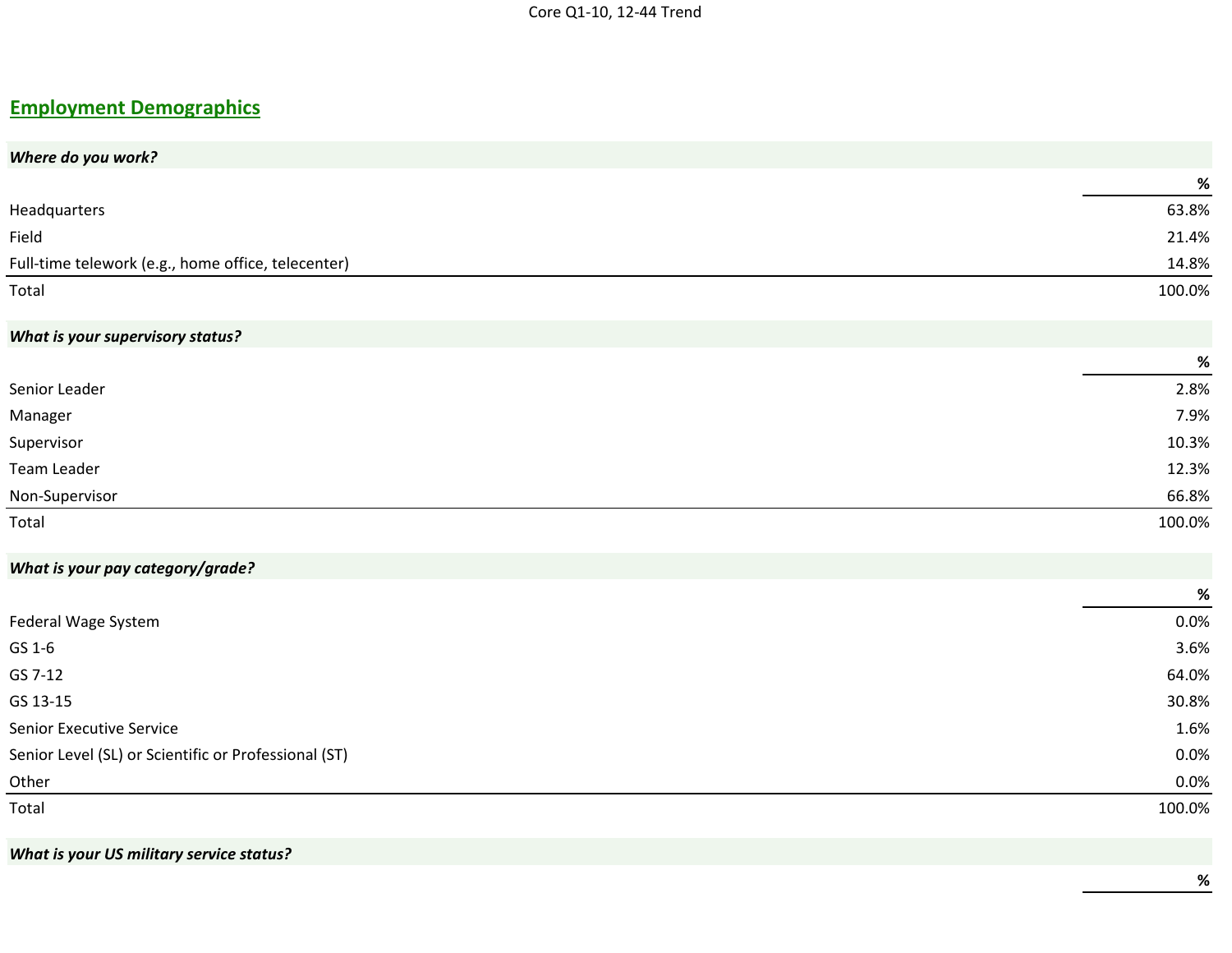| No Prior Military Service                                                                                                                                                                                               | 82.1%  |
|-------------------------------------------------------------------------------------------------------------------------------------------------------------------------------------------------------------------------|--------|
| <b>Currently in National Guard or Reserves</b>                                                                                                                                                                          | 0.8%   |
| Retired                                                                                                                                                                                                                 | 4.7%   |
| Separated or Discharged                                                                                                                                                                                                 | 12.5%  |
| Total                                                                                                                                                                                                                   | 100.0% |
| Are you:                                                                                                                                                                                                                |        |
|                                                                                                                                                                                                                         | %      |
| The spouse of a current active duty service member of the U.S. Armed Forces                                                                                                                                             | 0.8%   |
| The spouse of a service member who retired or separated from active duty in the U.S. Armed Forces with a disability rating of 100 percent                                                                               | 0.4%   |
| The widow(er) of a service member killed while on active duty in the U.S. Armed Forces                                                                                                                                  | 0.0%   |
| None of the categories listed                                                                                                                                                                                           | 98.8%  |
| Total                                                                                                                                                                                                                   | 100.0% |
| If the response to the previous question on if you are a military spouse was "None of the categories listed," this item was skipped.<br>Have you been hired under the Military Spouse Non-Competitive Hiring Authority? |        |
|                                                                                                                                                                                                                         | %      |
| Yes                                                                                                                                                                                                                     | 0.0%   |
| No                                                                                                                                                                                                                      | 100.0% |
| Total                                                                                                                                                                                                                   | 100.0% |
| How long have you been with the Federal Government (excluding military service)?                                                                                                                                        |        |
|                                                                                                                                                                                                                         | %      |
| Less than 1 year                                                                                                                                                                                                        | 1.2%   |
| 1 to 3 years                                                                                                                                                                                                            | 11.6%  |
| 4 to 5 years                                                                                                                                                                                                            | 7.0%   |
| 6 to 10 years                                                                                                                                                                                                           | 17.1%  |
| 11 to 14 years                                                                                                                                                                                                          | 14.3%  |
| 15 to 20 years                                                                                                                                                                                                          | 7.8%   |
| More than 20 years                                                                                                                                                                                                      | 41.1%  |
|                                                                                                                                                                                                                         |        |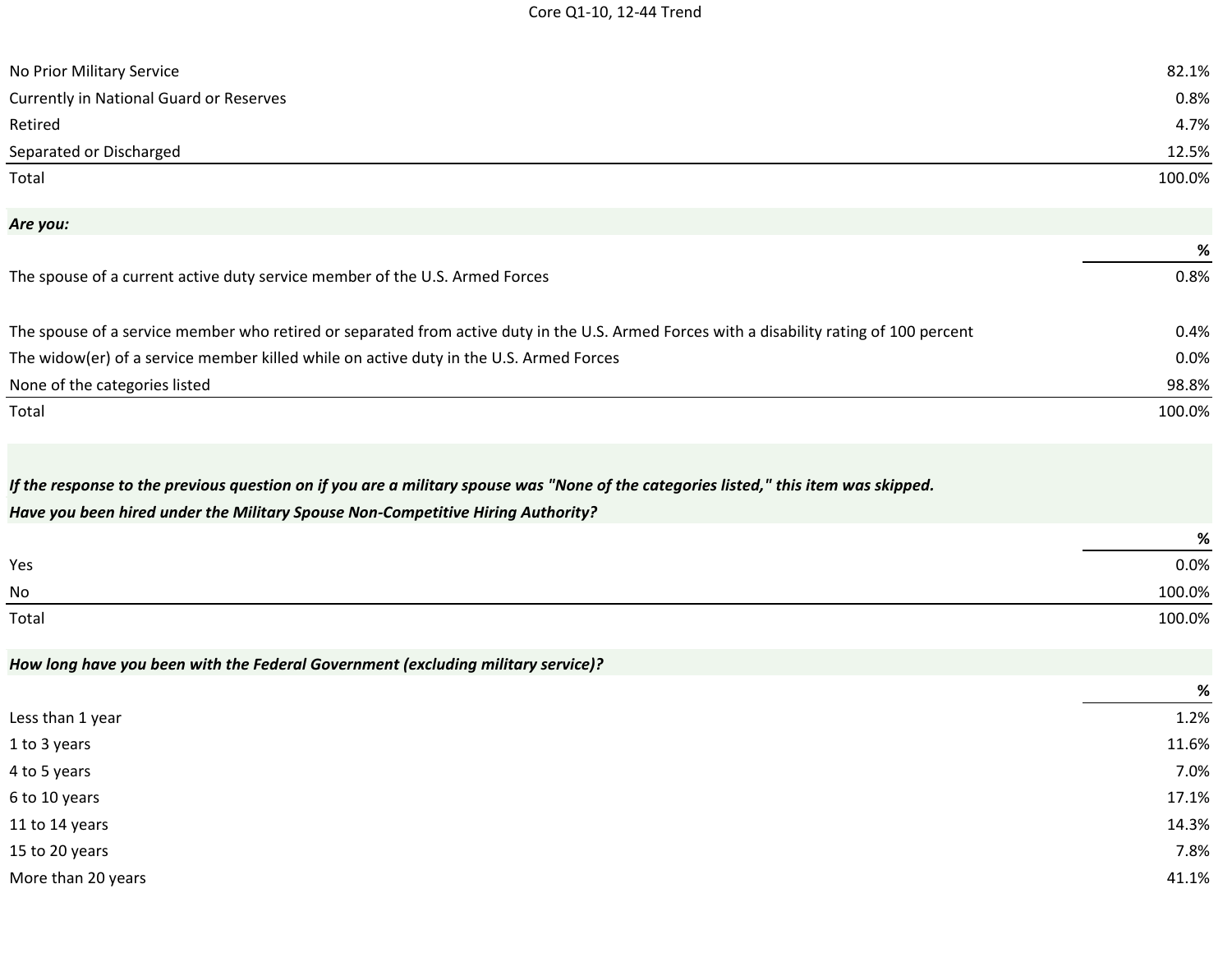| Total                                                                                                                  | 100.0% |
|------------------------------------------------------------------------------------------------------------------------|--------|
| How long have you been with your current agency (for example, Department of Justice, Environmental Protection Agency)? |        |
|                                                                                                                        | %      |
| Less than 1 year                                                                                                       | 1.2%   |
| 1 to 3 years                                                                                                           | 20.2%  |
| 4 to 5 years                                                                                                           | 5.8%   |
| 6 to 10 years                                                                                                          | 19.4%  |
| 11 to 14 years                                                                                                         | 12.4%  |
| 15 to 20 years                                                                                                         | 4.7%   |
| More than 20 years                                                                                                     | 36.4%  |
| Total                                                                                                                  | 100.0% |
| Are you considering leaving your organization within the next year, and if so, why?                                    |        |
|                                                                                                                        | %      |
| No                                                                                                                     | 65.1%  |
| Yes, to retire                                                                                                         | 11.0%  |
| Yes, to take another job within the Federal Government                                                                 | 18.4%  |
| Yes, to take another job outside the Federal Government                                                                | 2.0%   |
| Yes, other                                                                                                             | 3.5%   |
| Total                                                                                                                  | 100.0% |
| I am planning to retire:                                                                                               |        |
|                                                                                                                        | %      |
| Less than 1 year                                                                                                       | 6.7%   |
| 1 year                                                                                                                 | 4.0%   |
| 2 years                                                                                                                | 9.9%   |
| 3 years                                                                                                                | 9.1%   |
| 4 years                                                                                                                | 5.2%   |
| 5 years                                                                                                                | 7.1%   |
| More than 5 years                                                                                                      | 57.9%  |
| Total                                                                                                                  | 100.0% |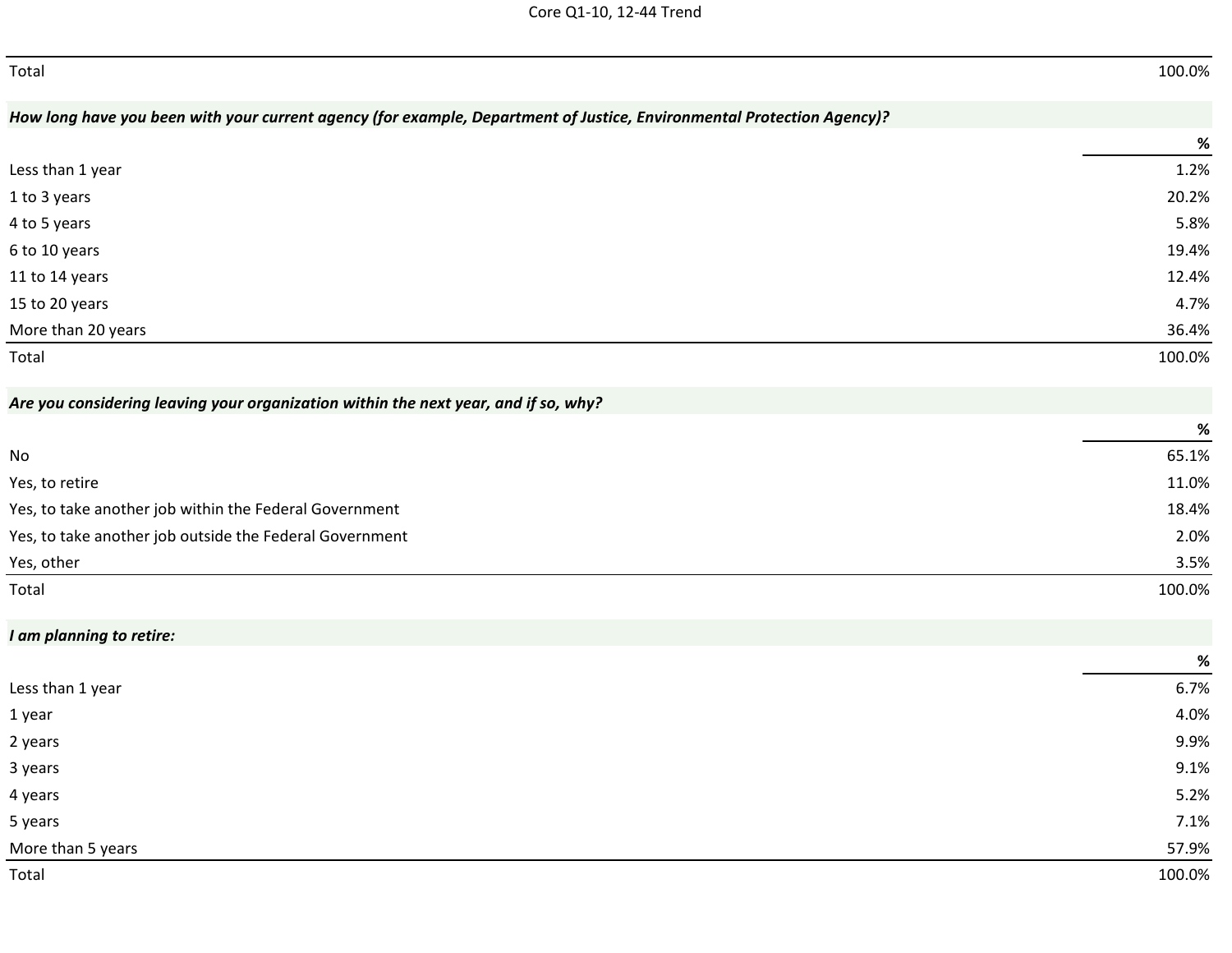# **Personal Demographics**

| Are you of Hispanic, Latino, or Spanish origin?                                       |        |
|---------------------------------------------------------------------------------------|--------|
|                                                                                       | $\%$   |
| Yes                                                                                   | 10.8%  |
| No                                                                                    | 89.2%  |
| Total                                                                                 | 100.0% |
| Please select the racial category or categories with which you most closely identify. |        |
|                                                                                       | $\%$   |
| White                                                                                 | 66.0%  |
| <b>Black or African American</b>                                                      | 26.5%  |
| All other races                                                                       | 7.6%   |
| Total                                                                                 | 100.0% |
| What is your age group?                                                               |        |
|                                                                                       | %      |
| 29 years and under                                                                    | 3.3%   |
| 30-39 years old                                                                       | 13.0%  |
| 40-49 years old                                                                       | 20.7%  |
| 50-59 years old                                                                       | 41.5%  |
| 60 years or older                                                                     | 21.5%  |
| Total                                                                                 | 100.0% |
| What is the highest degree or level of education you have completed?                  |        |
|                                                                                       | %      |
| Less than High School/ High School Diploma/ GED                                       | 4.4%   |
| Certification/ Some College/ Associate's Degree                                       | 17.1%  |
| Bachelor's Degree                                                                     | 53.2%  |
| Advanced Degrees (Post Bachelor's Degree)                                             | 25.4%  |
| Total                                                                                 | 100.0% |

*Are you an individual with a disability?*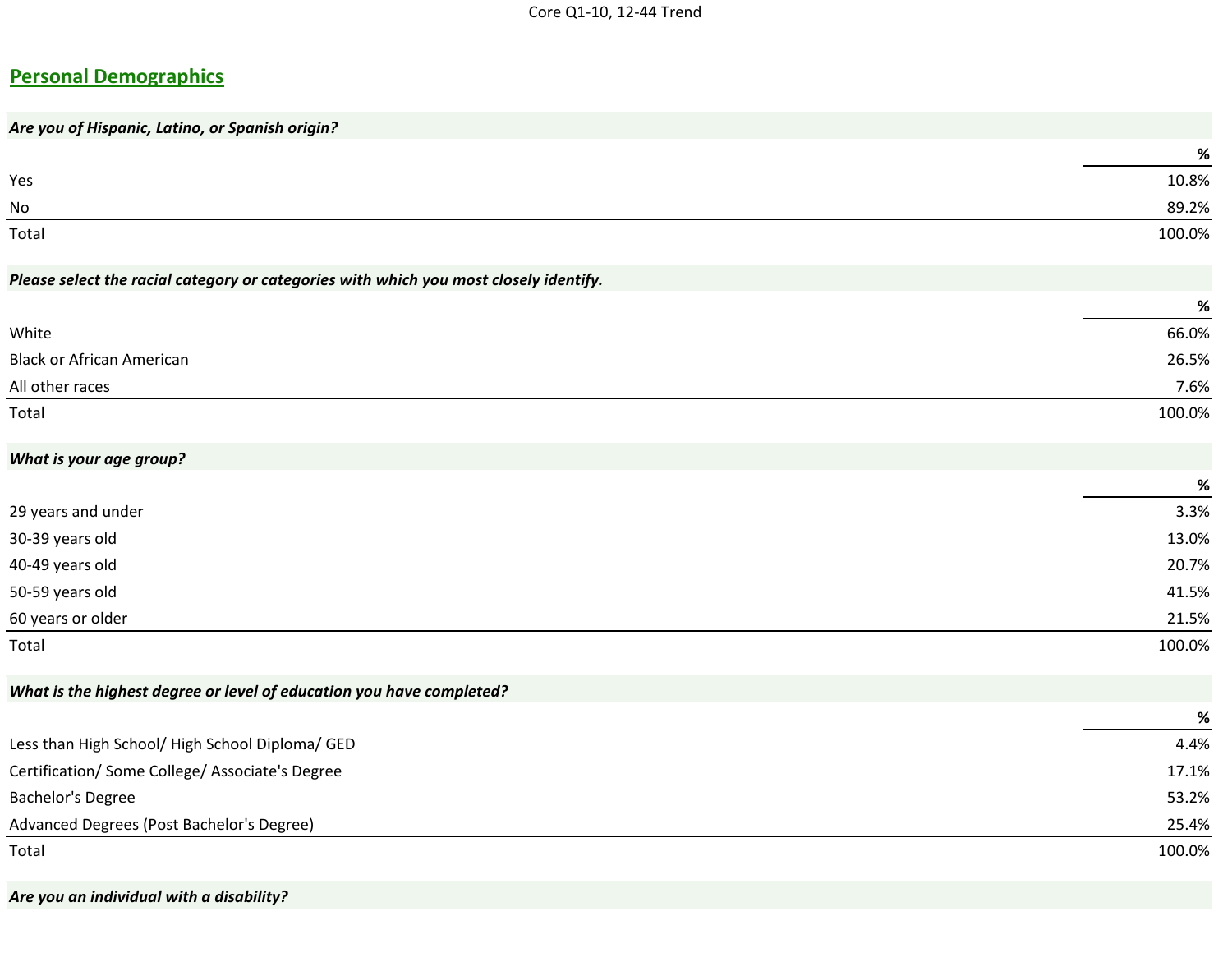|                                                                                                                                                                                                       | %                                  |
|-------------------------------------------------------------------------------------------------------------------------------------------------------------------------------------------------------|------------------------------------|
| Yes                                                                                                                                                                                                   | 17.2%                              |
| No                                                                                                                                                                                                    | 82.8%                              |
| Total                                                                                                                                                                                                 | 100.0%                             |
| Are you:                                                                                                                                                                                              |                                    |
|                                                                                                                                                                                                       | $\%$                               |
| Male                                                                                                                                                                                                  | 39.3%                              |
| Female                                                                                                                                                                                                | 60.7%                              |
| Total                                                                                                                                                                                                 | 100.0%                             |
| Are you transgender?                                                                                                                                                                                  |                                    |
|                                                                                                                                                                                                       | $\%$                               |
| Yes                                                                                                                                                                                                   | $\overline{\phantom{0}}^{\,\rm c}$ |
| No                                                                                                                                                                                                    | $-{\rm c}$                         |
| Total                                                                                                                                                                                                 | $\overline{\phantom{a}}^c$         |
| Which one of the following do you consider yourself to be?                                                                                                                                            |                                    |
|                                                                                                                                                                                                       | $\%$                               |
| Straight, that is not gay or lesbian                                                                                                                                                                  | 95.9%                              |
| Gay or Lesbian                                                                                                                                                                                        | 2.5%                               |
| Bisexual                                                                                                                                                                                              | $-{\rm ^c}$                        |
| Something else                                                                                                                                                                                        | $-{\rm c}$                         |
| Total                                                                                                                                                                                                 | 100.0%                             |
| Percentages for demographic questions are unweighted.                                                                                                                                                 |                                    |
| No suppression was applied to Employment Demographics.                                                                                                                                                |                                    |
| Note: For confidentiality purposes, "- <sup>c</sup> " indicated that there are either fewer than 4 responses to a single personal demographic category or fewer than 4 responses in multiple personal |                                    |

demographic categories, and results are therefore suppressed.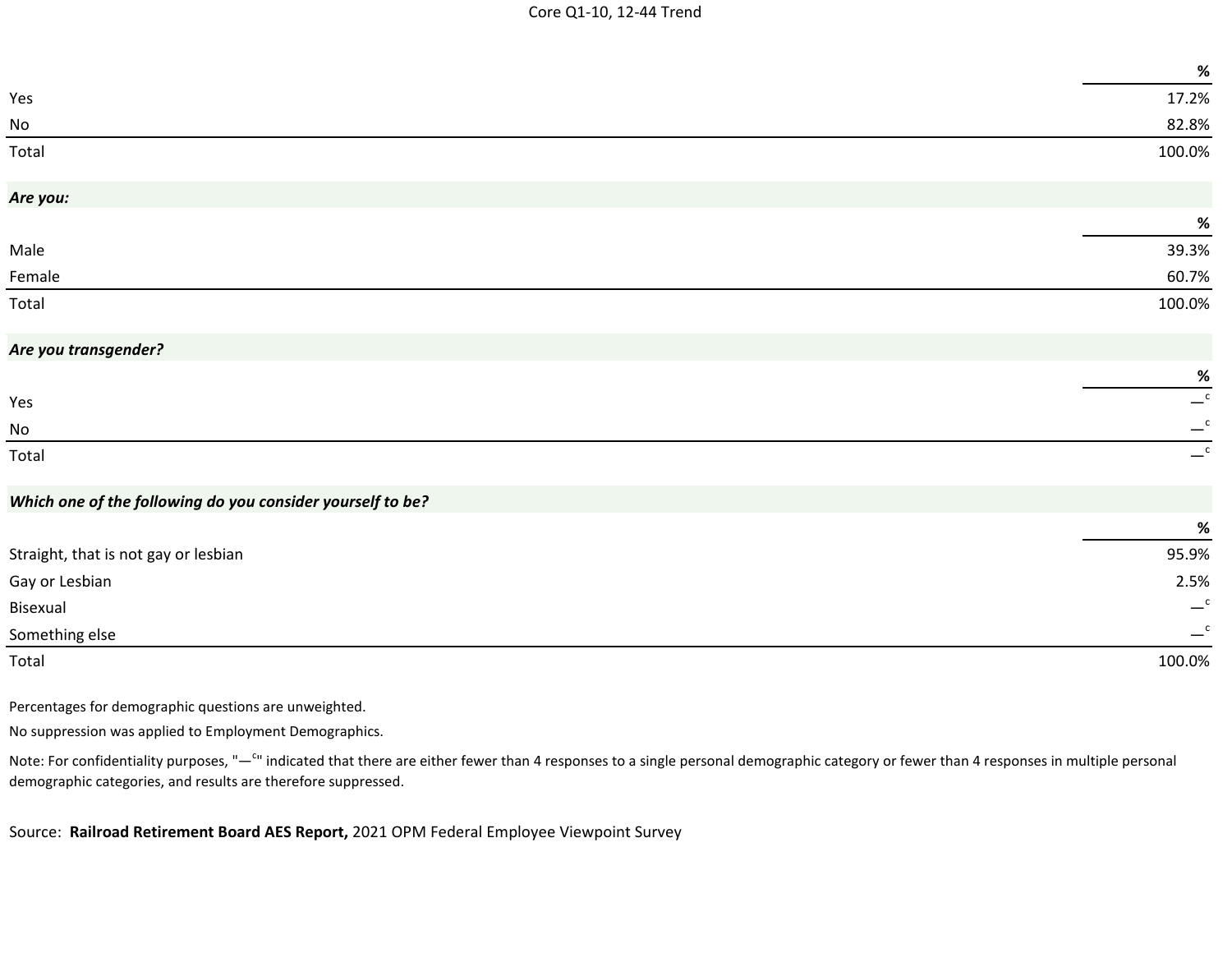### **Agency-Specific Questions**

| 1. I currently participate in RRB's telework program.   |     |        |
|---------------------------------------------------------|-----|--------|
|                                                         | N   | %      |
| Yes, on a regular basis (e.g. every Monday)             | 204 | 78.9%  |
| Yes, on an intermittent basis (I occasionally telework) | 39  | 16.1%  |
| No, I am not eligible to telework                       | 7   | 2.3%   |
| No, I am eligible but choose not to telework            | 7   | 2.6%   |
| Total                                                   | 257 | 100.0% |

# **Response Option N %** *2. It is my opinion that RRB employees that telework are more engaged, effective and/or productive in the performance of their work.*

| l agree                        | 177 | 91.0%  |
|--------------------------------|-----|--------|
| I disagree                     | 19  | 9.0%   |
| N/A, I have no opinion on this | 62  | b      |
| Total                          | 258 | 100.0% |

Note: "N/A, I have no opinion on this" responses are not included in percentage calculations.

#### *3. It is my opinion that RRB employees that telework have better morale, happiness, and/or a more positive work attitude.*

|                                | N   | %            |
|--------------------------------|-----|--------------|
| I agree                        | 203 | 93.6%        |
| I disagree                     | 12  | 6.4%         |
| N/A, I have no opinion on this | 43  | $\mathbf{b}$ |
| Total                          | 258 | 100.0%       |

Note: "N/A, I have no opinion on this" responses are not included in percentage calculations.

#### *4. It is my opinion that RRB employees that telework have a better ability to balance work-life demands (e.g. family care needs).*

|                                | N   | %           |
|--------------------------------|-----|-------------|
| I agree                        | 231 | 97.7%       |
| I disagree                     | 4   | 2.3%        |
| N/A, I have no opinion on this | 21  | $\mathbf b$ |
| Total                          | 256 | 100.0%      |

Note: "N/A, I have no opinion on this" responses are not included in percentage calculations.